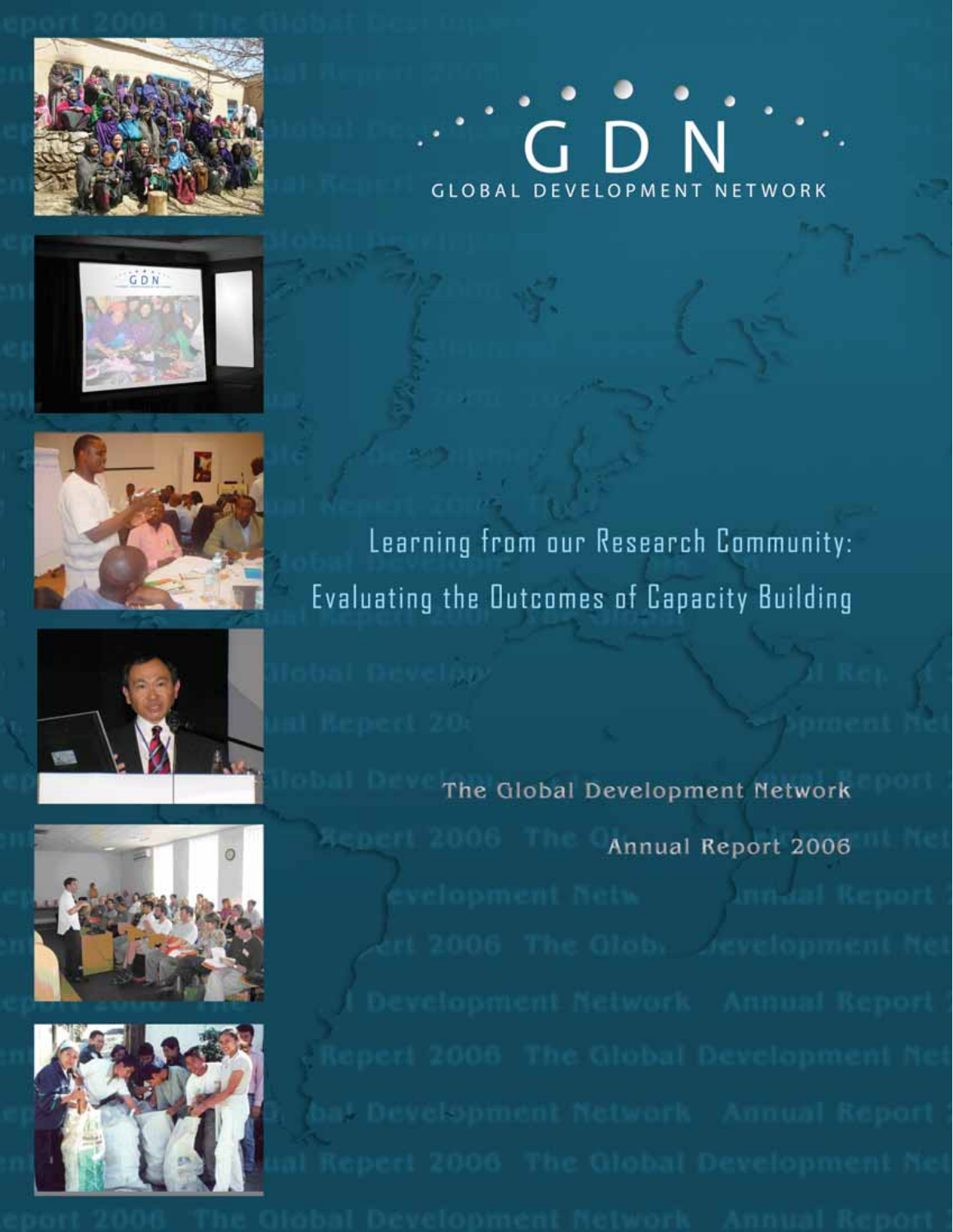Photographs courtesy:

Future Generations, Afghanistan Sierra Gorda Biosphere Reserve Economics Education and Research Consortium Global Development Network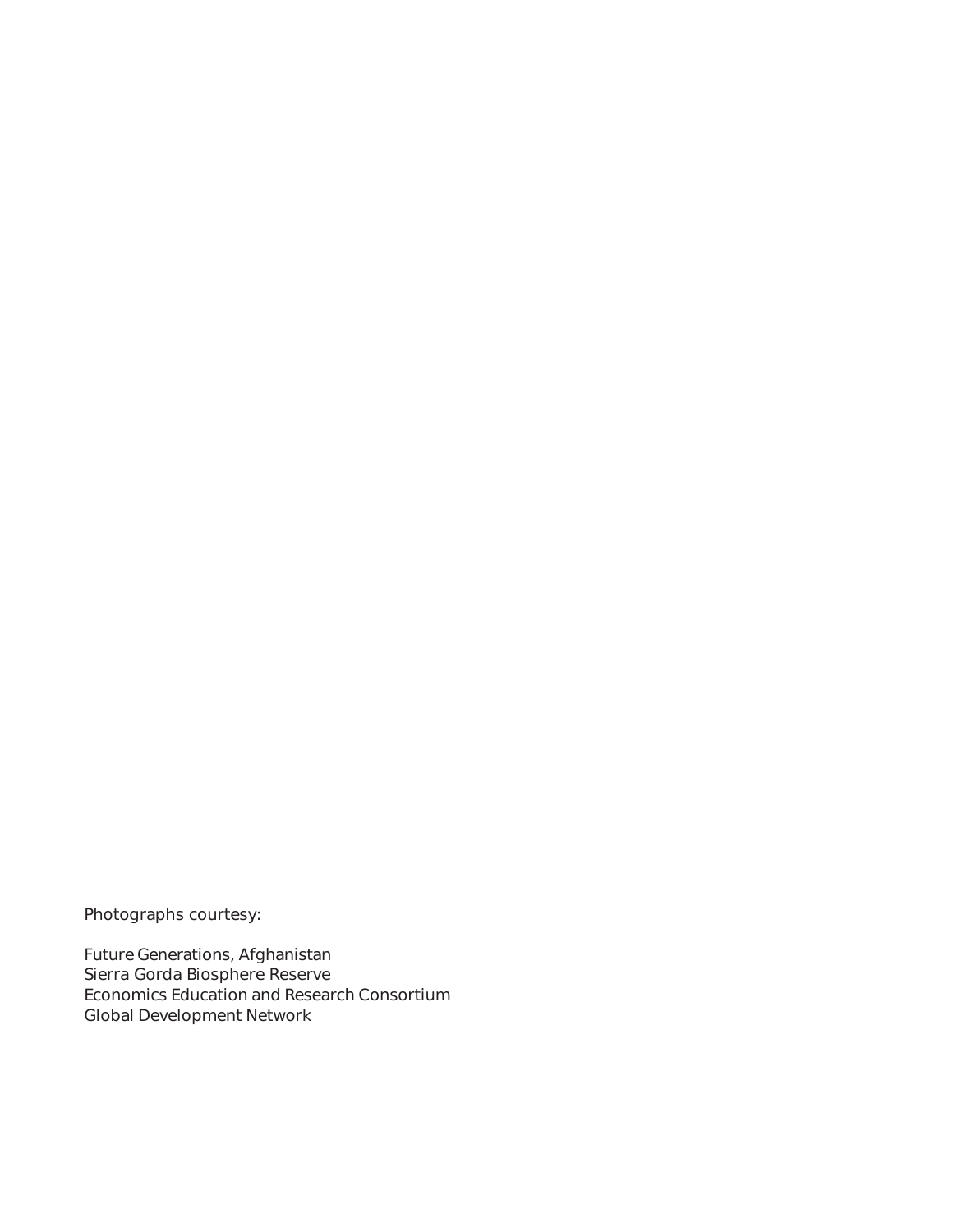# **TABLE OF CONTENTS**

# Reaching GDN targets

| Message from Ernesto Zedillo, Chair, GDN Board of Directors |  |
|-------------------------------------------------------------|--|
| Message from Lyn Squire, President, GDN                     |  |

# The year in review

| One-year Delhi anniversary                       |  |
|--------------------------------------------------|--|
| The Seventh Annual Global Development Conference |  |
| Becoming an international organization           |  |
| Other GDN events                                 |  |

# Evaluating GDN capacity building: processes and outcomes

| Pilot capacity-building evaluation exercise                  |     |
|--------------------------------------------------------------|-----|
| Impacting local communities: recipients of past grants speak | 10. |
| Supporting the local researcher                              |     |

# Innovative research: new regional and global initiatives

| Regional research highlights                                       | 12 |
|--------------------------------------------------------------------|----|
| Evaluating innovative health projects                              | 14 |
| Migration and development: enhancing the current body of knowledge | 14 |

# Maximizing the impact of development research

| The GDN-Edward Elgar partnership                         | 15 |
|----------------------------------------------------------|----|
| New publications: a focus on reform                      | 15 |
| GDNet.org: facilitating effective research communication | 16 |

# The GDN support base

| Board of Directors        | 18  |
|---------------------------|-----|
| Regional Network Partners | 1 Q |
| <b>Donors</b>             | 20  |
|                           |     |

# Financial Statements

21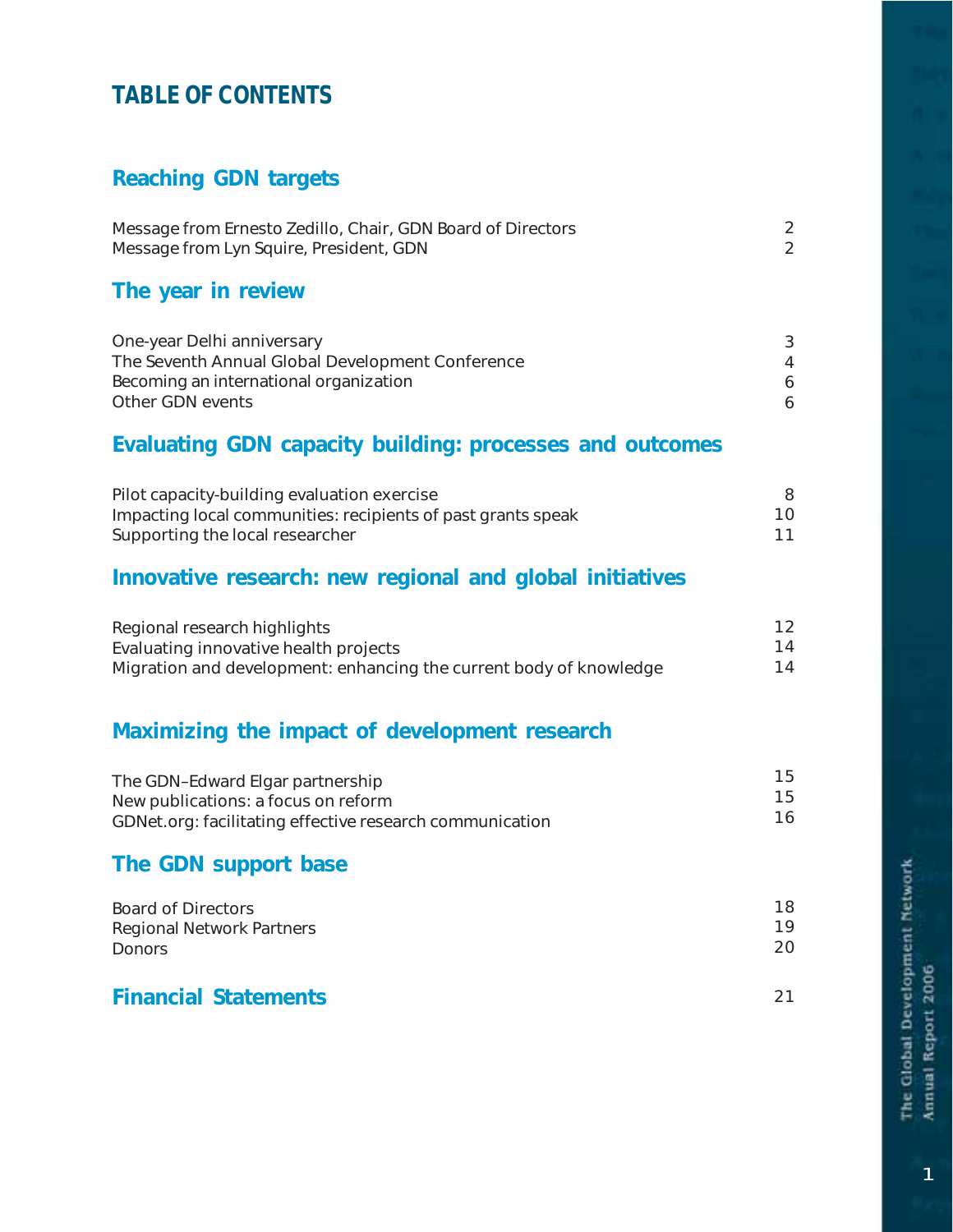# **REACHING GDN TARGETS**

# Message from Ernesto Zedillo, Chair, GDN Board of Directors

Since GDN was launched in 1999, our efforts have been directed toward one overarching goal – to promote and support policy-relevant research for development. In 2005, six years into our work, we took stock of how far we've progressed toward achieving that objective. The results, compiled and analyzed during this past year, are ones that make us proud on all fronts. At the same time, this information has provided us with some benchmarks and guidance for the most productive ways to move forward.

For the year 2006, which this annual report describes, I am pleased to say that there was progress on all fronts. Each one of GDN's capacity-building programs demonstrated substantial outcomes. More than 120 research grants were awarded by our regional networks to support the generation of local knowledge crucial to informing our understanding of development. Nearly 200 researchers from all over the world were involved in our two Global Research Projects,

*Explaining Growth* and *Understanding Reform* and a series of volumes highlighting this impressive body of policy-relevant research is in the offing. Almost 11,000 documents available online through GDNet have become a popular source of research and ideas for the development community. Our annual conference in St. Petersburg brought together nearly 600 researchers and provided a global platform for many promising individuals to share their work. We have come a long way towards achieving our goal to build research capacity in developing and transition countries that can provide the impetus for change. Looking ahead to 2007, it is my hope that we will continue to move forward, motivated and inspired by the good results of our work so far.

# Message from Lyn Squire, President, GDN

As the end of my tenure as President of GDN draws ever closer, I want to report on progress with regards to three goals I set myself. Capacity building remains the overriding objective, but since GDN's constituency has expressed its positive view on performance in this respect, a view that is summarized elsewhere in this Annual Report, I feel justified in focusing here on my personal goals for GDN. The first, to establish GDN's headquarters in New Delhi, has now been accomplished, and on June 20, 2006, GDN celebrated its first anniversary in its new location. The second, to transform GDN into an international organization, has not yet been achieved. At this point, only one more ratification is required to realize this goal, so I still hope to see it happen during my tenure. And last, I wanted to strengthen and diversify GDN's funding base. This, a never-ending task, cannot be achieved in any absolute sense, although it is possible to highlight progress. In particular, I am pleased to report major new, multi-year grants from the Dutch Ministry of Foreign Affairs, the Bill and Melinda Gates Foundation, and AusAID. With its new location, an



almost-achieved international legal status, and increased donor support, GDN is well positioned to continue and indeed to improve its capacity-building performance in the years ahead.

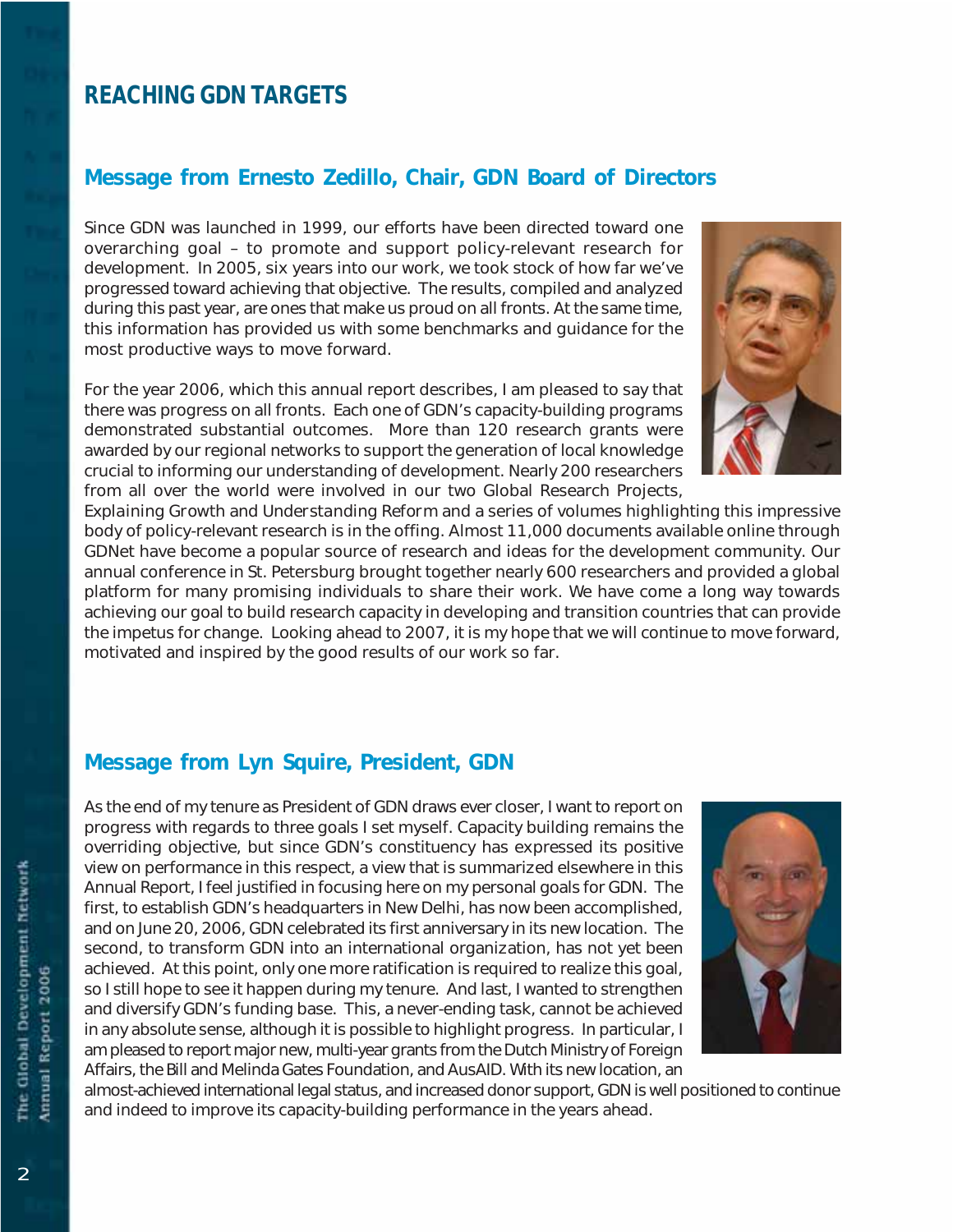# **THE YEAR IN REVIEW**

It has now been one year since GDN relocated its international Secretariat to New Delhi, India. During this exciting year, we have achieved our goal of moving closer to our research community in the developing and transition world. This proximity better informs our understanding of development and the challenges facing the prospects for change.

#### One-year Delhi anniversary

To mark our first year in New Delhi, Ernesto Zedillo, Chair of the GDN Board of Directors, hosted a reception on June 20, 2006, at the India Habitat Centre. Palaniappan Chidambaram, India's minister of finance, was the guest of honor. The dinner, held to acknowledge the support we have received in the past year in New Delhi, coincided with a two-day meeting of the GDN Board of Directors, the first such meeting to be held in India.



*Palaniappan Chidambaram, Finance Minister, India, addresses the gathering*

*GDN's unique approach of harnessing the indigenous knowledge of local researchers from the developing world and using their insights and inputs to influence development policies is commendable. We are happy to have GDN with us, and I am confident that the relocation of GDN will bring it closer to its core constituency which is the developing world ….GDN in the future will have important inputs to provide towards designing poverty alleviation strategies not only in India but in all developing countries.*

> - Palaniappan Chidambaram, Minister of Finance of India



*Lyn Squire, President, GDN, presents the Finance Minister with a copy of the latest GDN publication "Understanding Market Reforms"*

*We don't go to developing countries to dictate recipes for development. We go to developing countries to encourage local talent to think about development, to do basic research about development, and to connect with the policy world, so that good ideas become the good practice of development.*

- Ernesto Zedillo, Chair, GDN Board of Directors, and Director, Yale Center for the Study of Globalization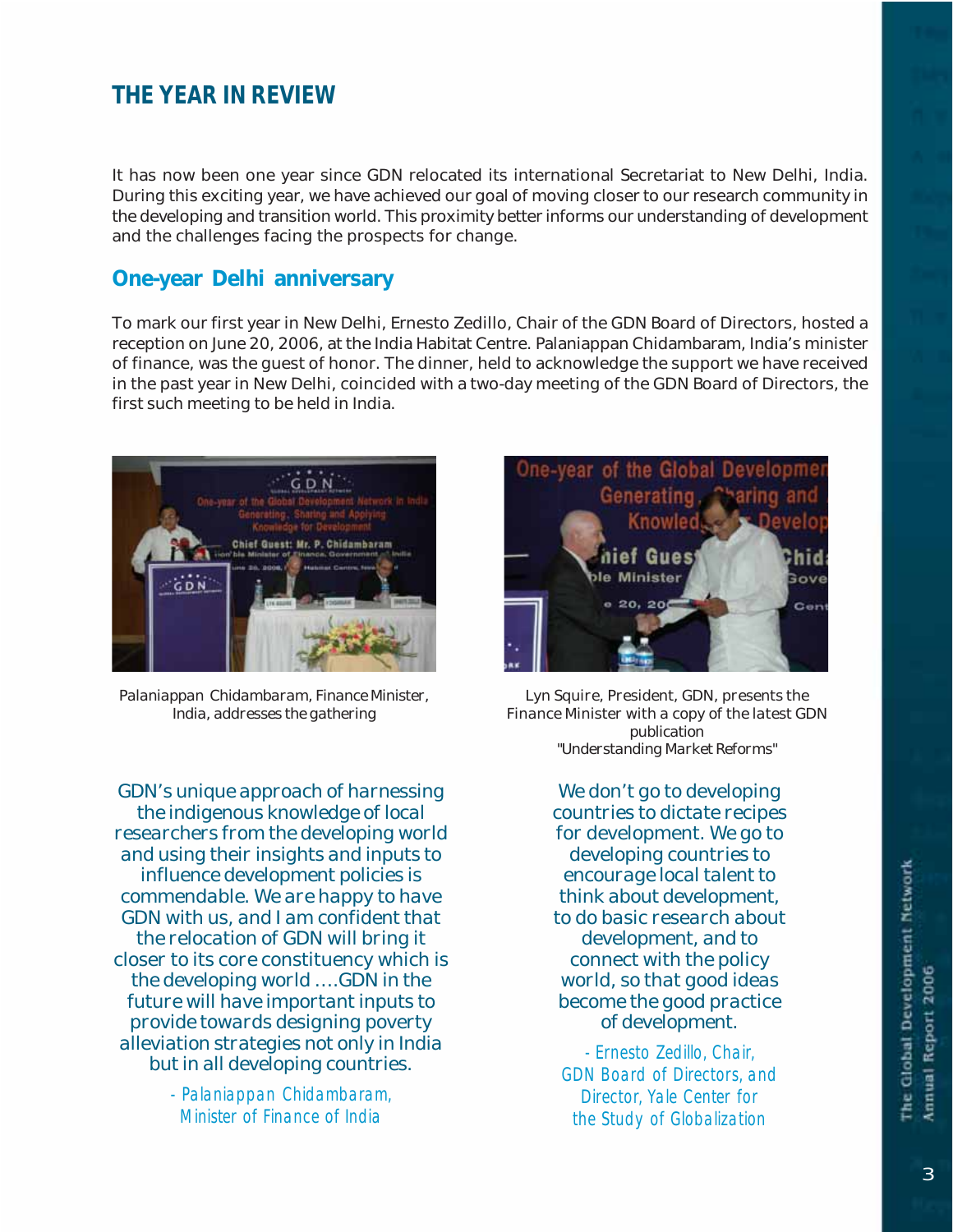# The Seventh Annual Global Development **Conference**

# **Institutions and Development: At the Nexus of Global Change**



7TH ANNUAL GLOBAL DEVELOPMENT CONFERENCE **INSTITUTIONS AND DEVELOPMENT:** AT THE NEXUS OF GLOBAL CHANGE

The historic city of St. Petersburg, Russia, provided the setting for GDN's Seventh Annual Global Development Conference, held from January 19–21, 2006.

While it is accepted that "good institutions" are essential for sustainable economic growth, the 2006 conference sought to go beyond this cliché to explore the meanings of "effective" institutions in multiple settings of the world and in an increasingly globalized environment. Globalization inevitably challenges the world to devise "global rules of the game", in particular those supporting development

and managing a messy process of global integration. In such a scenario, the conference sought to evaluate the international institutional mechanism and its ability to govern globalization in order to achieve economic growth and social development in less developed countries.

# **Experiences of developing countries**

A two-day series of breakout sessions examined various aspects of the linkages between institutions and development. Discussions focused on institutional reform, national and international governance, and the role of institutions in poverty alleviation, while grounding these issues in the experiences of specific developing and transition countries.



*Egor Gaidar, Institute for the Economy in Transition, Russia.*



*A panel discussion organized by the United Nations University-World Institute for Development Economics Research (WIDER)*

*Institutions are extraordinarily complex, interdependent packages of different kinds of rules, and many of them are informal. They come from the realm of political culture, not formal legal institutions. Therefore it is only through understanding the perplexity and totality of rules that one can understand the ways in which institutions affect economic development.*

> - Francis Fukuyama, Johns Hopkins University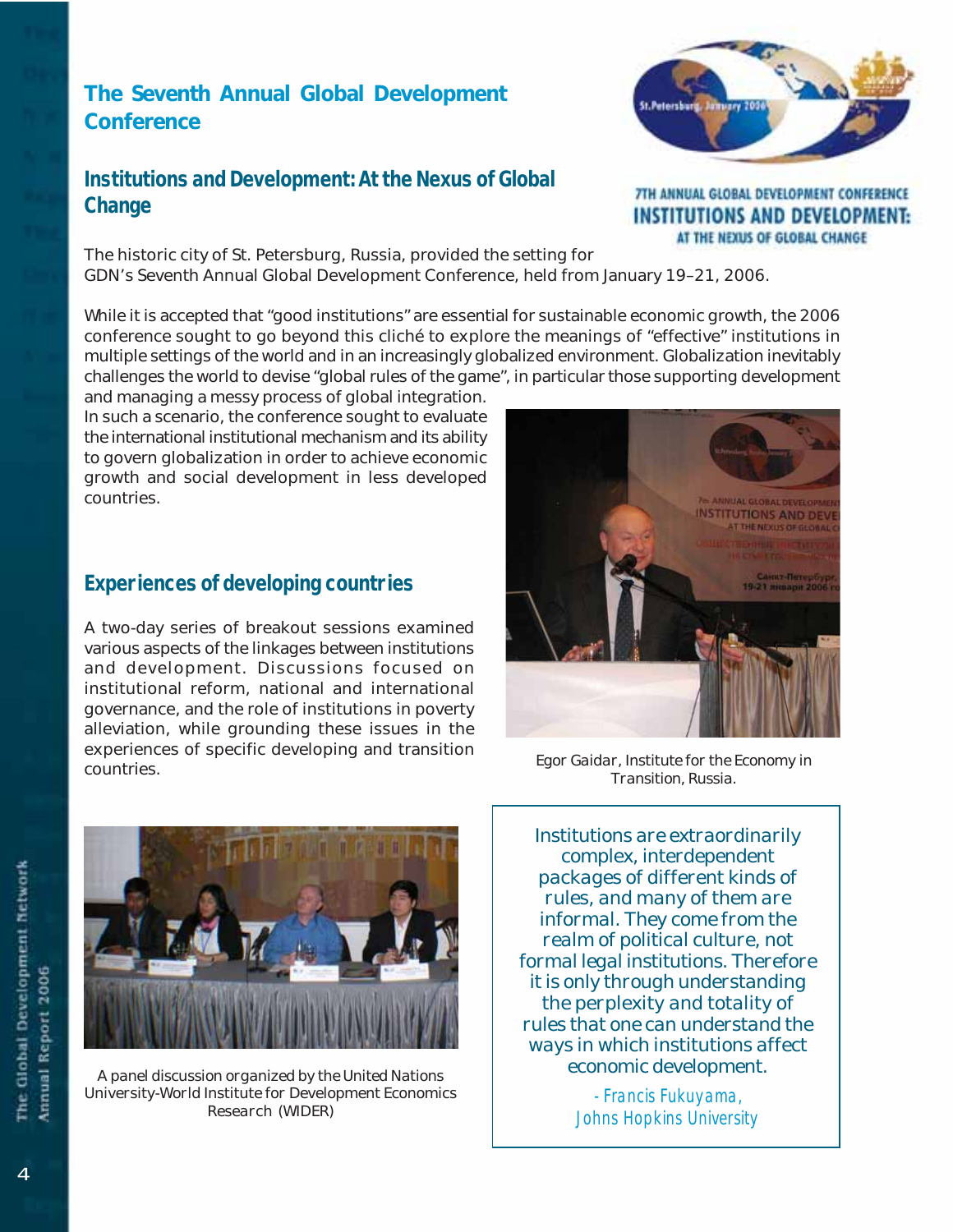# **Partners**

The conference held in partnership with the Leontief Centre, the St. Petersburg-based think tank, featured participants representing a diverse range of organizations including the International Labour Organization; Agence Universitaire de la Francophonie; United Nations Development Program; The World Bank; New Economic School, Russia; European Commission; Institute for Development Studies, United Kingdom; MERCK; United Nations University–World Institute for Development Economics Research, Finland; the Ministry for Foreign Affairs, Sweden; Brookings Institution, United States; Japan Bank for International Cooperation.





#### **Research workshops**

Many of the nearly 700 scholars who came to St. Petersburg for the Annual Conference extended their experience by attending supplemental workshops held in conjunction with the conference. The workshops presented findings of existing research projects such as "Bridging Research and Policy," and "The Impact of Rich Countries' Policies on Poverty: Perspectives from the Developing World" and also featured new topics such as "Asian and Other Drivers of Global Change."





#### **Chart 1 : Nationality of conference participants**

# Keynote speakers

 $\bullet$  Francis Fukuyama, Johns Hopkins University, United States. ← Martin Wolf, 'Financial Times', United Kingdom. Valentina Matvienko, Governor, St. Petersburg, Russia. Ernesto Zedillo, Yale University, United States.  $\bullet$  Johannes Linn, Brookings Institution, United States. Anders Åslund, Institute for International Economics, United States. Andrei Illarionov, former economic advisor to Russian President Vladimir Putin. Egor Gaidar, Institute for the Economy in Transition, Russia. Vladimir Mau, Academy of National Economy under the Government of the Russian Federation, Russia.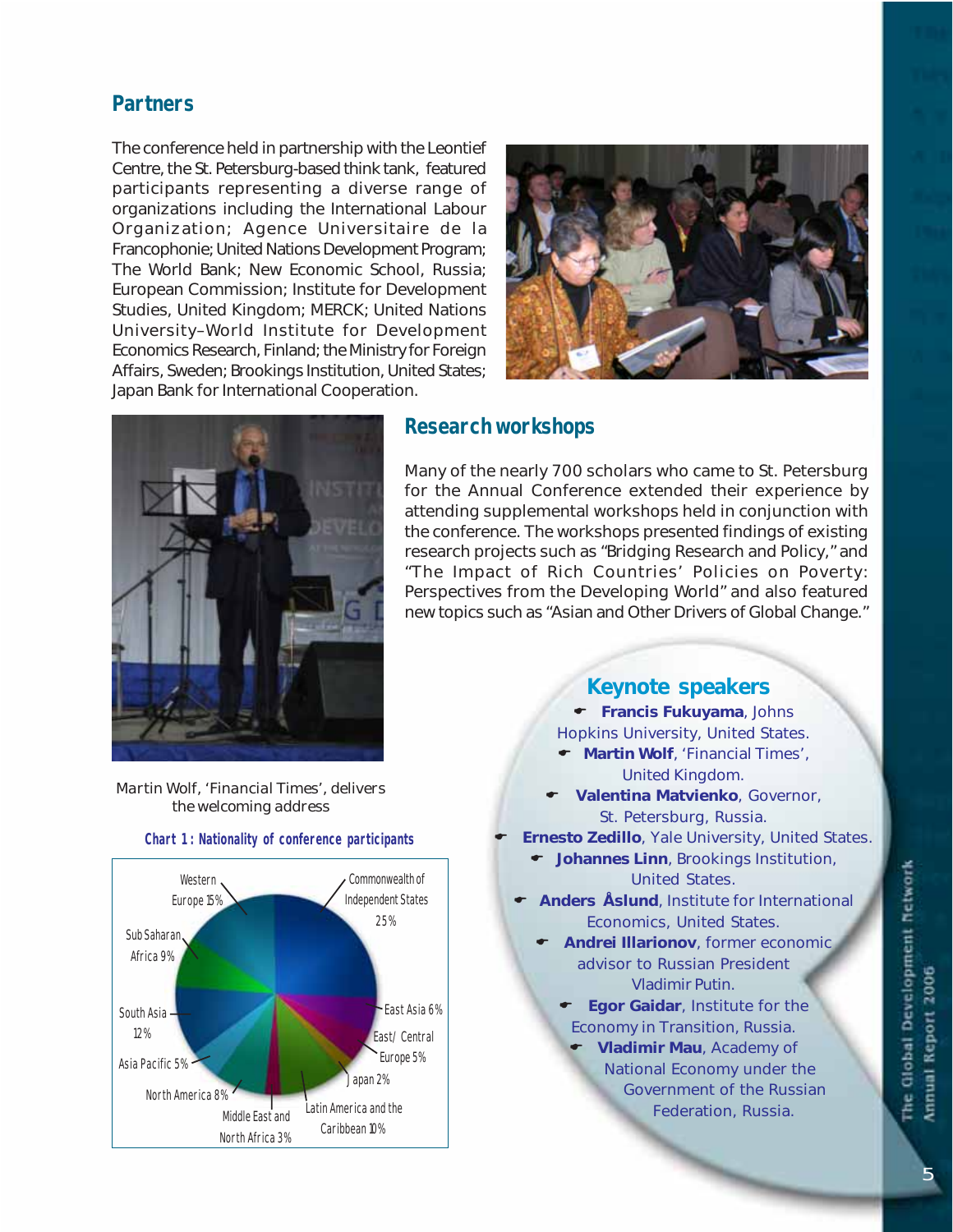# Becoming an international organization

GDN has secured two of the three country ratifications necessary to become an international organization.

In February 2006, Sri Lanka became the second country to ratify

the GDN Charter when Foreign Minister Mangala Samaraweera signed

on his country's behalf. Samaraweera follows Indian President A.P.J Abdul Kalam, who signed the Charter in December 2005. GDN now needs one more country to sign the Charter in order to become a full-fledged international organization. Colombia, Egypt, Italy, and Senegal have all expressed their commitment to supporting the future of GDN.

# Other GDN Events

# **People Moving, Jobs Moving: The Impact of Migration between the United Kingdom and India**

#### Roundtable Discussion, New Delhi, India, March 7, 2006

In collaboration with the Indian Council for Research on International Economic Relations (ICRIER) and the Institute for Public Policy Research (IPPR), United Kingdom, GDN cohosted a roundtable discussion to explore the impact of migration flows between India and the United Kingdom. The discussion, chaired by N.K. Singh, ICRIER Board Member, also featured comments by Stephen Byers, member of the U.K. House of Commons and former U.K. secretary of state for trade and industry. IPPR Associate Director Dhananjayan Sriskandarajah highlighted the intense movement of people, jobs, capital, skills, and knowledge between the United Kingdom and India. Senior policymakers, academics, and industry representatives discussed the impact of changing economic and demographic conditions on migration flows and strategies to ensure that both countries maximize the benefits derived from these migration flows.



*Stephen Byers, member of Parliament, United Kingdom, at the roundtable discussion*

*6*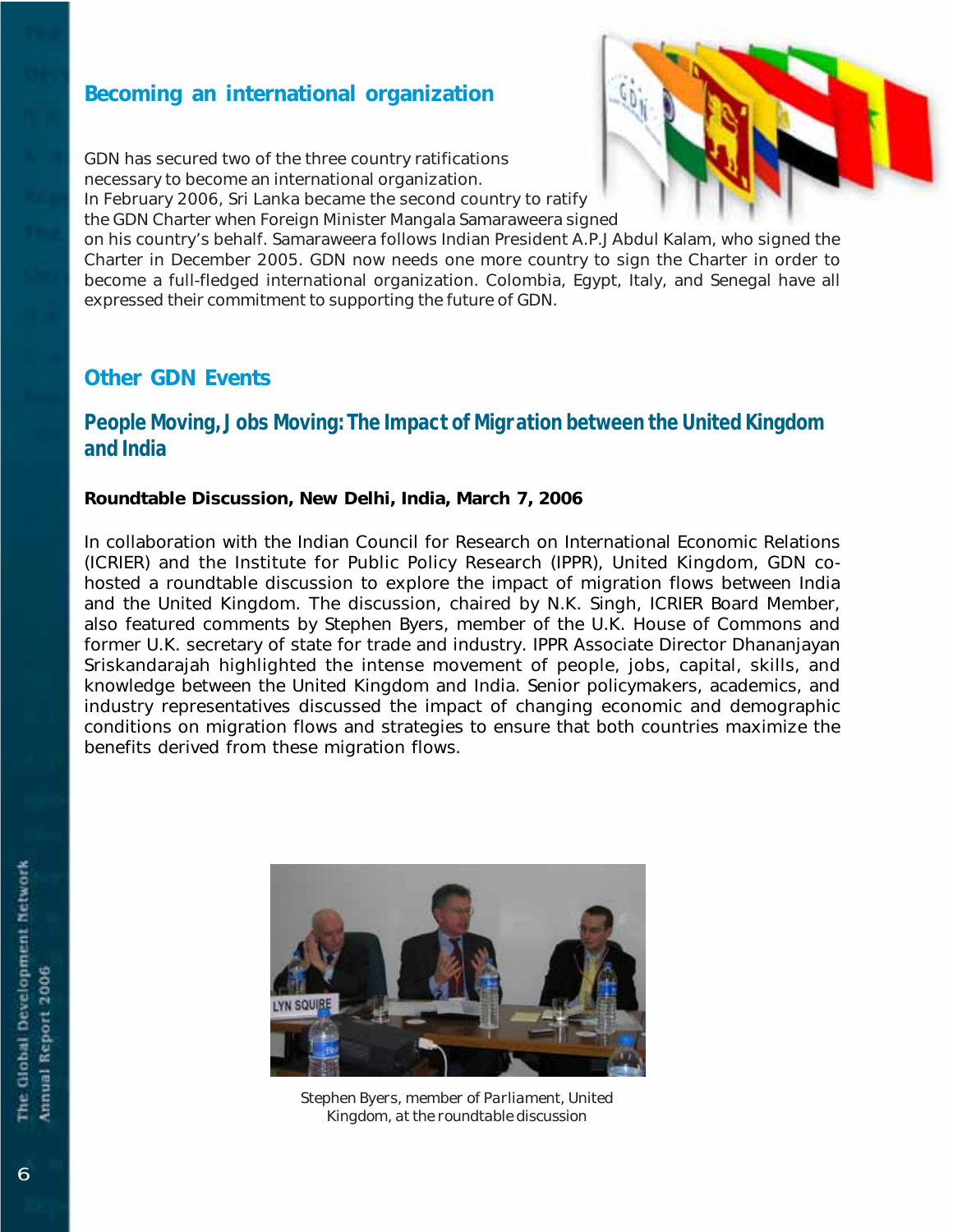# **Understanding Social Opposition to Power Sector Reforms in India**

#### Workshop, New Delhi, India, March 17, 2006

Policymakers, academics, representatives of NGOs, international organizations, and media practitioners debated the reasons for the poor track record of the Indian state in implementing reforms in the power sector. This event centered around the presentation of final research findings by V. Santhakumar, winner of the 2003 Japanese Award for Outstanding Research on Development for his proposal on understanding social opposition to power sector reforms in Indian states. In his presentation, Santhakumar emphasized the crucial need to understand how and why individuals or households in 14 states across India respond to proposals to privatize their electricity utilities.



*Power sector reform workshop in progress*

# **Cities in a Globalizing World**

#### Brainstorming Session, New Delhi, India, February 3, 2006

How can policymakers capitalize on the global economy in a way that will be least taxing to city resources and managerial infrastructure? GDN and the World Bank Institute organized a brainstorming session focused on the findings of *Citie*s *in a Globalizing World: Governance, Performance and Sustainability*, edited by Frannie Léautier, vicepresident of the World Bank Institute who also led the discussion. Participants discussed how good governance and globalization can improve city-level performance in both access to and delivery of services. This in turn, according to Léautier, allows cities the chance to translate global opportunity into local value for their residents.



*Lyn Squire with Frannie Leautier*



*Members of the GDN Board of Directors during the two-day annual board meeting in New Delhi, India*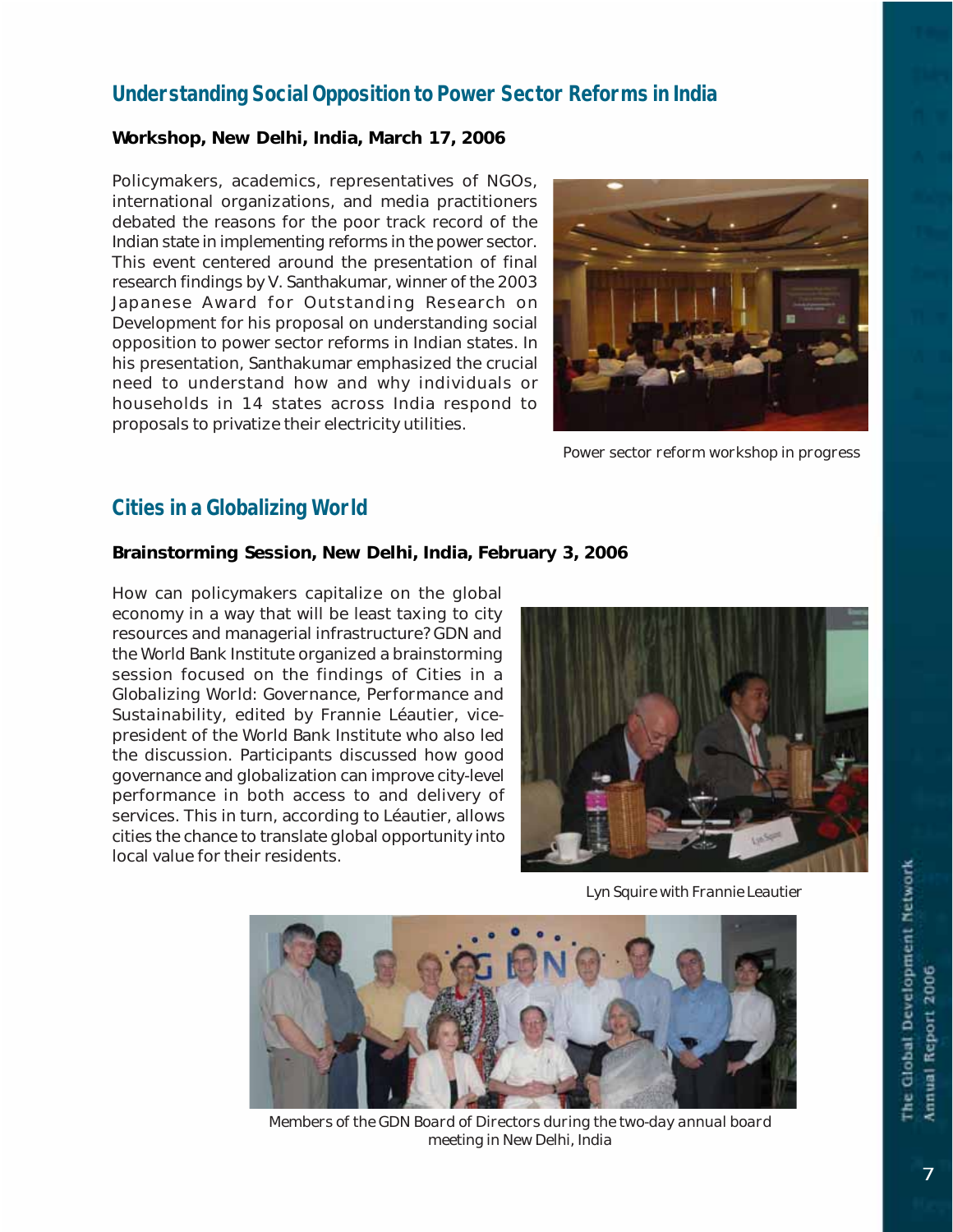# **EVALUATING GDN CAPACITY BUILDING: PROCESSES AND<br>
OUTCOMES**<br>
Pilot capacity-building evaluation exercise<br>
Pilot Capacity-building evaluation exercise<br>
Pilot Capacity-building evaluation exercise **OUTCOMES**

# Pilot capacity-building evaluation exercise

In late 2005 GDN conducted an intensive evaluation of progress toward achieving our core objective of "supporting high-quality, policy-oriented research in the social sciences for the purpose of development."<sup>1</sup>

# **Assessing the impact of capacity building**

Building capacity is a vital objective of GDN. After six years in operation it was time to evaluate in quantifiable and practical terms — the outcomes of various GDN activities. Unlike previous assessments, this exercise is both comprehensive (covering all our core activities) and result-oriented (academic output, its implications for policy, and impact on researchers' careers). The evaluation methodology included surveys of participants, focus group discussions, independent reviews, audits of GDN accounts, analysis of randomly selected CVs of GDN-affiliated researchers and of Regional Network Partner reports.

# **Findings**

55 percent of all respondents rated their overall satisfaction with GDN as "4" or "5"(highest) on the five-point scale. This is largely attributable to the intensive mentoring, exposure and networking opportunities created by GDN

# Vehicles for capacity building

**D** Mentoring: Researchers participating in the Regional Research Competitions and Global Research Projects receive an average of five reviews either directly from the mentors or through feedback at workshops at various stages of their project.

 $\blacktriangleright$  Exposure : Finalists and winners of the Global Development Awards and Medals competition rate this competition's contribution to their career advancement at 3.7 on a five-point scale where a rating of "5" signifies a substantial contribution.

**D** Networking: Annual conferences contribution to "networking and developing new contacts" is rated 4.1on the 5 point scale.

#### Impact on research community

**D** Publications: Almost 40 percent of GDNfunded researchers have published at least one article related to their GDN project in a refereed journal.

▶ Career Development: Some 60 percent of researchers have received at least one promotion since their involvement with GDN.

# Reaching policymakers

Policy briefs: Approximately 60 percent of GDN-funded researchers have produced at least one policy brief based on their research.

Presentations: In addition, over 60 percent have given at least one presentation at a policy briefing or roundtable.

Note: Calculations are based on the five-point scale ranging from "very low" (1) to "very high" (5).

1Agreement Establishing the Global Development Network, March 2004, Article I, Section 1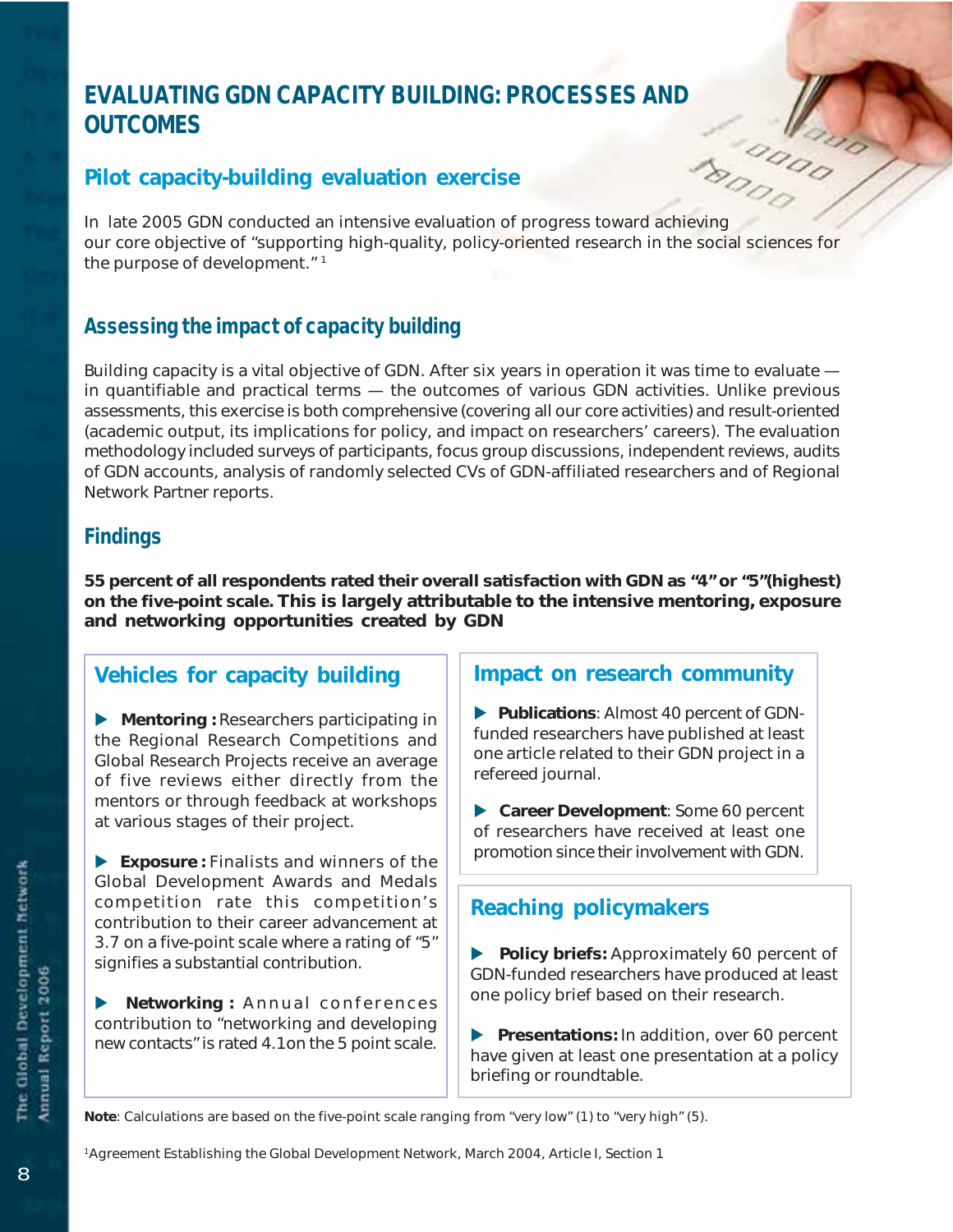# **Publishing GDN-funded research**

Independent reviewers were asked to assess the publishability of GDN-supported research from a group of randomly selected papers. Charts 2 and 3 indicate that much of GDN-supported research is of publishable quality. More than 65 percent of papers in fiscal 2002 were judged to be publishable in refereed journals with revision, rising to almost 80 percent in fiscal 2005.



# **Value of various capacity building activities**

Table 1 shows the perceived value of GDN activities for various dimensions of capacity building. GDN's five core activities were originally selected on the basis of a survey of researchers in the developing and transition world. Given that no single activity can meet all aspects of their needs, GDN adopted a "menu" approach to its portfolio of activities.

| Group                                                 | <b>Technical</b><br><b>Skills</b> | Knowledge of<br>Subject | Research<br>Output | Research<br>Contacts | Career<br>Advancement | <b>Visibility</b> | Policy<br>Relevance |
|-------------------------------------------------------|-----------------------------------|-------------------------|--------------------|----------------------|-----------------------|-------------------|---------------------|
| Regional Research Competition<br>Grantees             | 3.0                               | 3.3                     | 3.5                | 3.4                  | 2.8                   | 2.7               | 3.2                 |
| Global Research Project Grantees                      | 2.7                               | 3.6                     | 3.3                | 3.3                  | 2.9                   | 2.5               | 3.2                 |
| Global Development<br><b>Awards and Medal Winners</b> | 3.1                               | 3.2                     | 3.5                | 4.0                  | 3.7                   | 3.3               | 3.2                 |
| Registered users of GDNet                             | 2.6                               | 3.2                     | 2.9                | 2.9                  | 2.4                   | 2.3               | 2.8                 |
| Annual Global Development<br>Conference Attendees     | 2.9                               | 3.6                     | 3.4                | 3.6                  | 2.9                   | 2.8               | 3.4                 |

#### **Table 1: GDN's Contributions to Capacity Building**

Note: The contributions were rated by various groups within the GDN constituency on the five-point scale ranging from "very low" (1) to "very high" (5).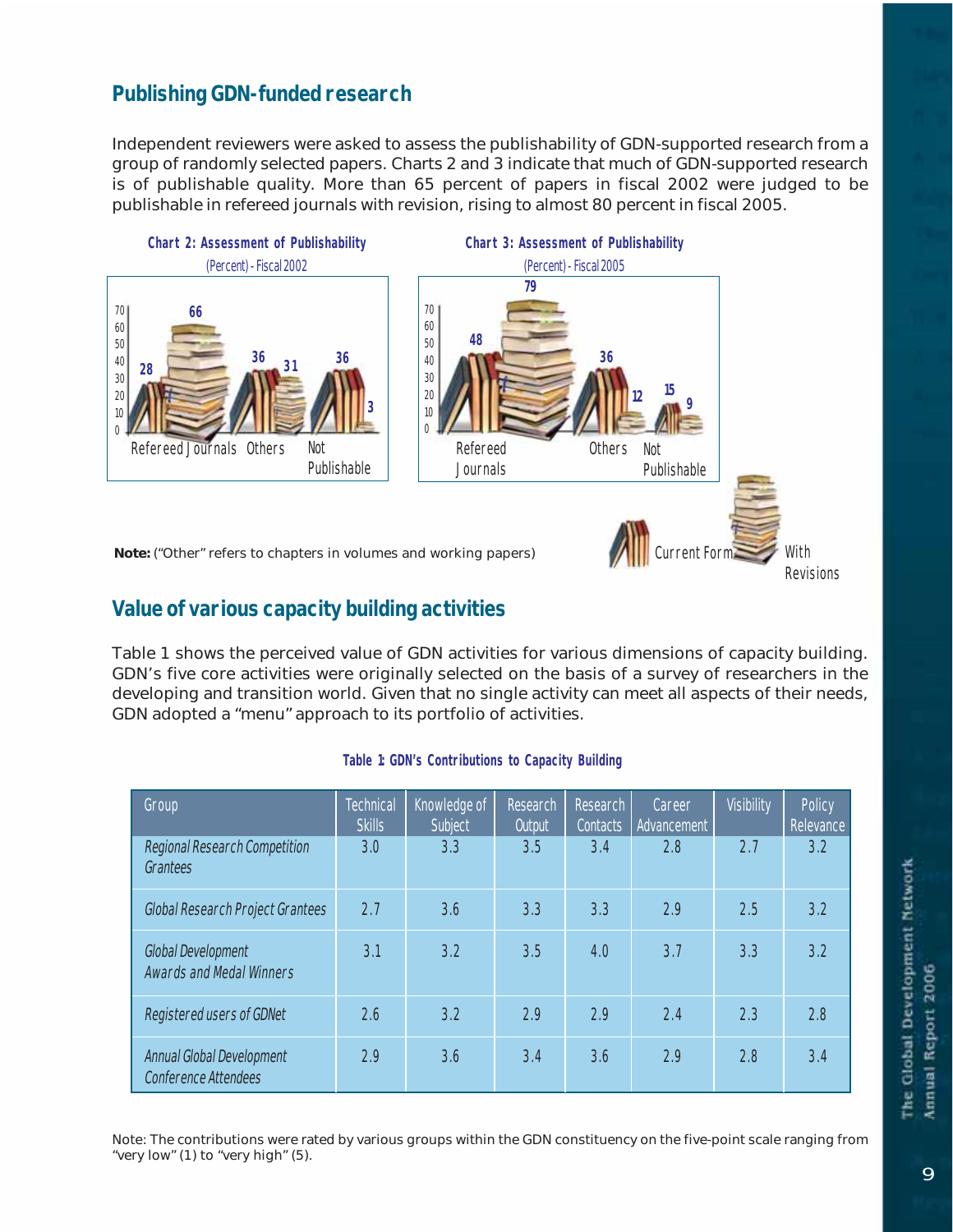# Impacting local communities: recipients of past grants speak

# **The SEED-SCALE process of community interventions: impacting women**

Future Generations, Afghanistan, second place winner

Most Innovative Development Project, 2004

Although the post-Taliban leadership of Afghanistan has had considerable success in reconstructing the country's facilities-based health system, the country still needs a similarly effective, comprehensive, community-based health care program to address the high infant and maternal death rates in remote villages. When Future Generations Afghanistan, a non-profit educational institution, received the GDN Award in 2004, it had been working for two years in Afghanistan's central highlands to introduce a process of community change known as SEED-SCALE. This decision-making process had enabled villagers to establish over 400 mosque-based schools for women's literacy. Building on this success, Future



*Mosque-based schools for women's literary stimulate women's interest in learning practical health skills*

Generations developed culturally appropriate methods to train village women as community health workers and to organize women's action groups in villages to support these volunteers. With funding from GDN and other donors, Future Generations Afghanistan has now developed, demonstrated, and evaluated a replicable community-health intervention model that can significantly reduce the occurrence of some of the most common causes of maternal and infant mortality in Afghanistan.

# **Strengthening the capacity of educational institutions**

Dhaka Ahsania Mission, Bangladesh, first place winner Most Innovative Development Project, 2003

GDN funds have been used to strengthen the infrastructure and management capacity of more than 750 Ganokendras (people's learning centers) in rural areas of Bangladesh. These networks were strengthened by establishing Community Resource Centers, which serve as a forum for Ganokendras at the community level by identifying local problems and devising means to address them. With the increased capacities of these networks, the Dhaka Ahsania Mission has been able to implement successful development programs in education (literacy and mathematics), changing behavioral practices in health and sanitation, and providing gender sensitization training. About 75 percent of the target community comprises women and adolescent girls.



*A volunteer weighs a child at a local ganokendra*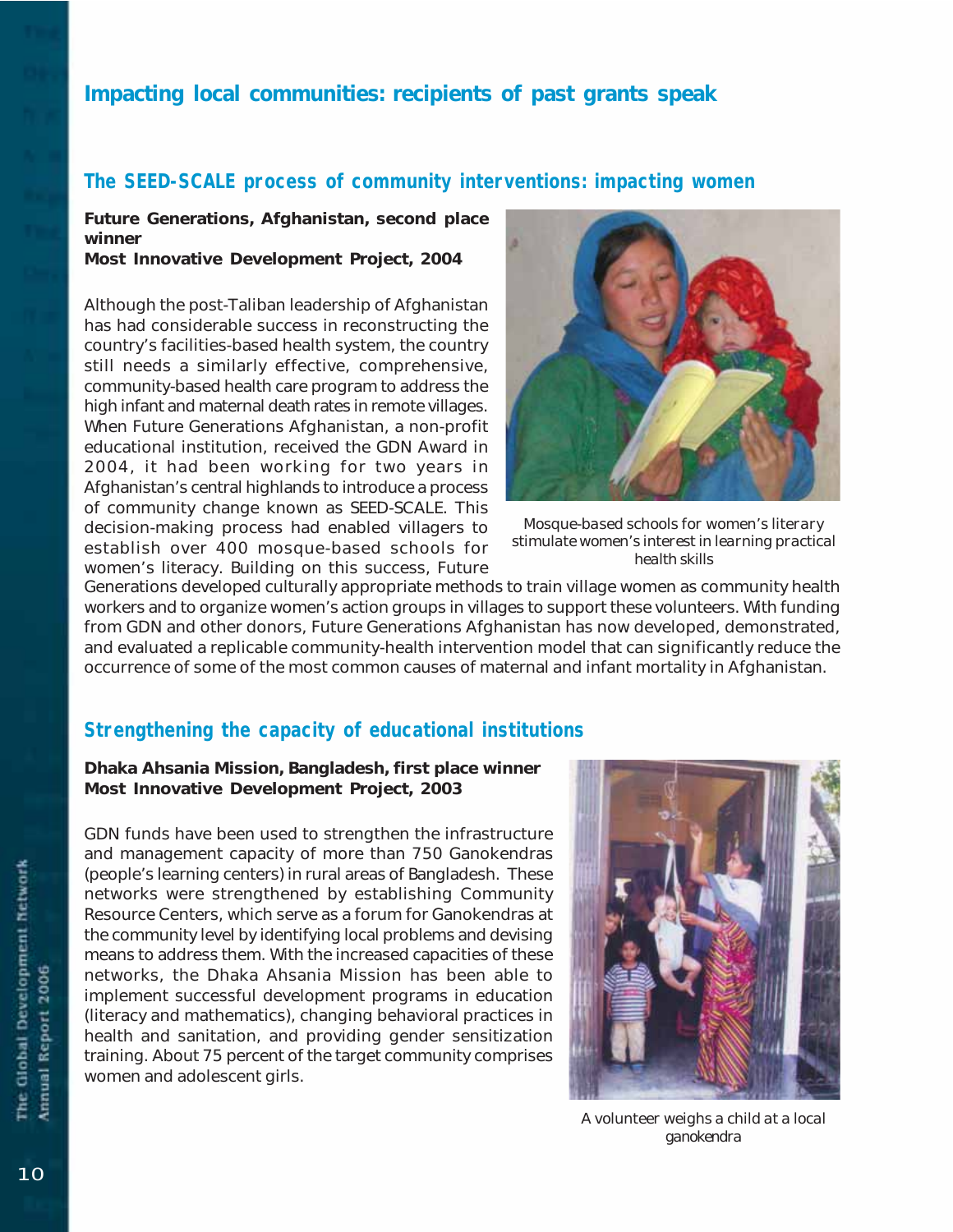# Supporting the local researcher

Generating policy-relevant, local research is the mainstay of the GDN initiative. Yet, we recognize that for this research to have an impact and to reach policymakers, it needs to be of internationally accepted high quality. Building research capacity is at the core of our activities.

Each year we support hundreds of researchers from developing and transition countries through regional research grants, the awards competition, annual conferences or providing a repository of social science research through our online programs.



#### **Table 2: Submissions per category in the 2006 Global Development Awards and Medals Competition**

| Submission per category             |     |  |  |
|-------------------------------------|-----|--|--|
| Most Innovative Development Project | 184 |  |  |
| Awards                              | 177 |  |  |
| <b>Medals</b>                       | 250 |  |  |
| Total                               | 611 |  |  |

*I come from a small town, isolated from major academic and research centers. The [GDN] workshops impacted me enormously, as I had few ideas about research tools, here I am learning and developing constantly through communication and sharing.*

GDN funded-researcher during a focus group discussion in Kiev, Ukraine (2006)

**Table 3: Funding for the Regional Research Competitions by region, fiscal 2006 (USD)**

*I would not have been as engaged with researchers in the region had it not been for this opportunity to engage in collaborative research.* GDN funded-researcher during a focus group discussion in Cairo (2005)

| Region                             | Amount    | <b>Percentage</b> |
|------------------------------------|-----------|-------------------|
| Commonwealth of Independent States | 225,000   | 12.50%            |
| East Asia                          | 325,000   | 18.06%            |
| Eastern and Central Europe         | 225,000   | 12.50%            |
| Latin America and the Caribbea     | 175,000   | 9.72%             |
| Middle East & North Africa         | 225,000   | 12.50%            |
| South Asia                         | 275,000   | 15.28%            |
| South Pacific                      | 75,000    | 4.17%             |
| Sub-Saharan Africa                 | 275,000   | 15.28%            |
| <b>TOTAL</b>                       | 1,800,000 | 100%              |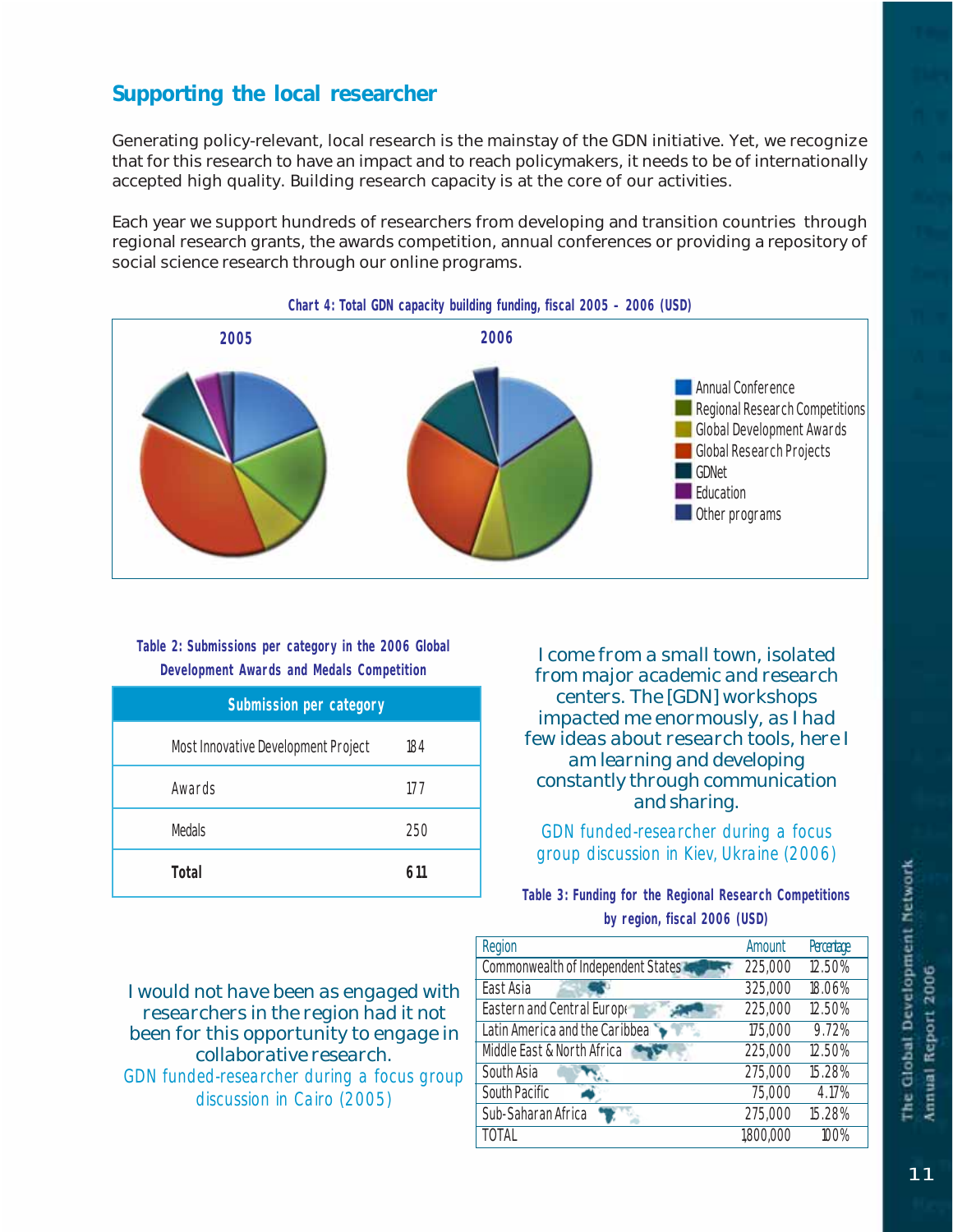# **INNOVATIVE RESEARCH: NEW REGIONAL AND GLOBAL INITIATIVES**

# Regional research highlights

# Asia Pacific: GDN-Japan

GDN-Japan organized the session "Harnessing Social Capital for Poverty Reduction" in collaboration with the South Asian Network of Economic research Institutes during the GDN Annual Conference in St. Petersburg. GDN-Japan continues to hold network meetings twice a year to share updates and to discuss future activities with network members.



#### East Asia: East Asian Development Network (EADN)

- EADN has expanded its membership to include the National D Economic Research Institute of Laos and the Cambodian Development Resource Institute.
- **EADN** awarded ten new individual research grants focused on cultural influences in economic activities in East Asia, effects of grassroots democratic regulations on government performance, linkages between trade and financial integration, and output volatility in East Asia. EADN's regional research project, *A Study of Agriculture Liberalization under the China-ASEAN Free Trade Agreement*, was launched in July 2006. It examines the economic and social impact of market liberalization. Case studies include China, Indonesia, the Philippines, Vietnam, Cambodia, and Thailand.



#### Commonwealth of Independent States: Economics Education and Research Consortium (EERC)

- As part of phase one in the development of the new Central D Asia Applied Research Network, EERC conducted an extensive needs assessment study, signed partnership agreements with over 30 universities, organized nine training seminars for partner university faculty, and awarded over 160 research fellowships that include mentorship support and improved access to international periodicals, data, and peers.
- EERC, UNDP's Regional Bureau for Europe and the Commonwealth of Independent States, the UN Economic D Commission for Europe, and the OSCE Office for Economic and Environmental Activities joined forces to create the Partnership for Economics Education and Research Support to support economic development and regional cooperation in Central Asia and Eurasia.
- ▶ The Research and Policy Development Initiative is an innovative research support and "bridging" mechanism prepared for launch in September 2006. Whereas EERC has been traditionally focused on networking individual scholars, this initiative will develop the capacity of policy research institutes in the former socialist countries to conduct research and deliver research-based policy advice.



#### Eastern and Central Europe: Center for Economics Research and Graduate Education – Economics Institute (CERGE-EI)

- CERGE-EI hosted the GDN Education Policy Research Initiative / Partnership for Educational D Revitalization in the Americas (PREAL) Conference "Research for Results in Education – A Global Conference on Education Research in Developing and Transition Countries." Participants examined ways to strengthen capacity in developing and transition countries for conducting policy-relevant empirical research on education.
- Starting with the January 2006 Regional Research Competition, organizers of winning projects D must submit survey instruments and designs to the selection committee before any funds are allocated. This pre-emptive mentoring phase helps grantees avoid common technical pitfalls during the crucial preparation phase of their research project.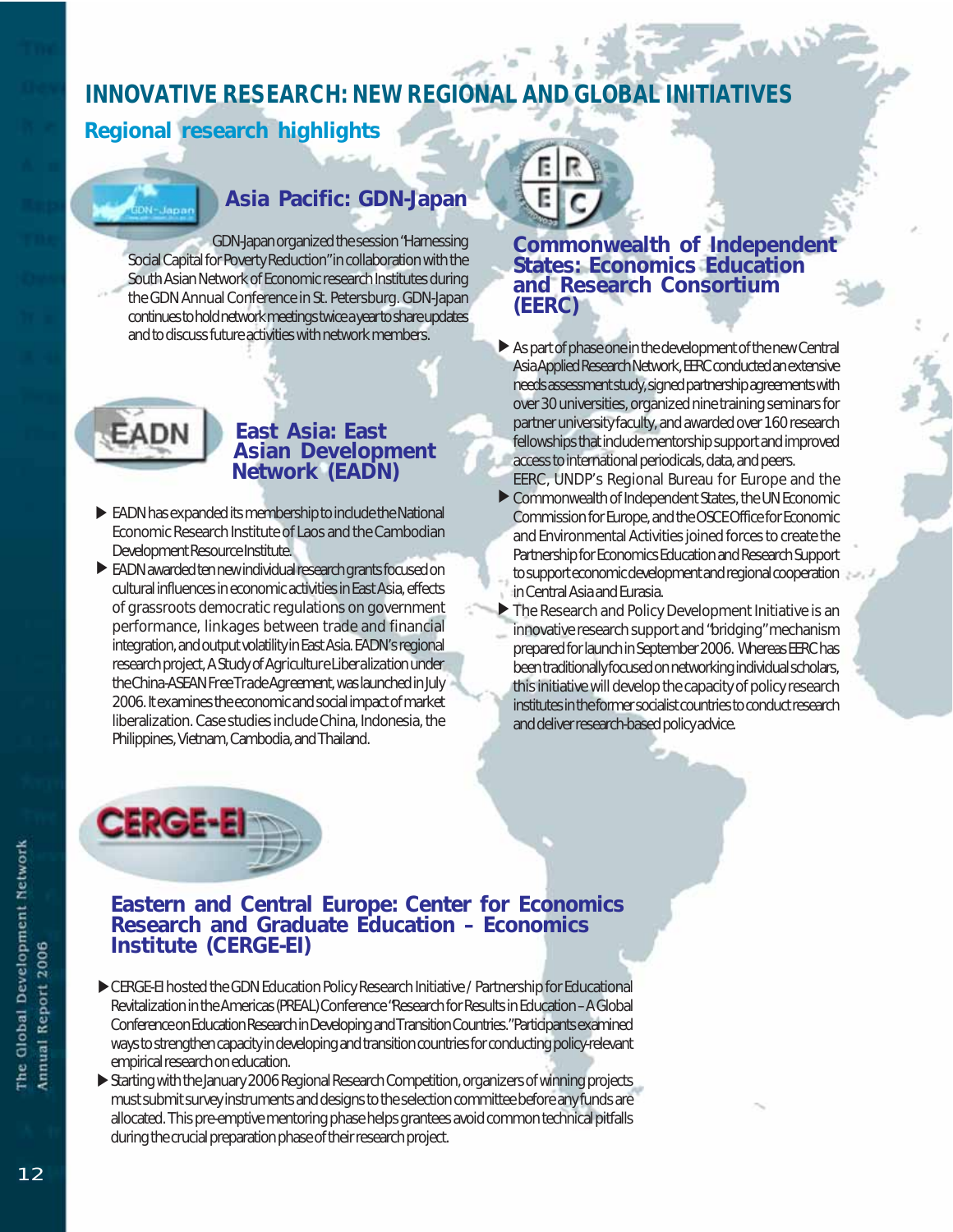# ACE/

#### Latin America: Latin American and Caribbean Economic **Association** (LACEA)

- **The Tenth Annual Meeting of LACEA,** held at the American University in Paris, attracted over 900 participants and 479 papers – the largest number of papers ever presented during a LACEA Annual Meeting.
- ▶ The Fifth Workshop of the Regional Integration Network was held in Costa Rica in January 2006 and was attended by 42 researchers.
- The Seventh Annual Meeting of the Political Economy Group, held in February in Bogota, included presentations on trade, decentralization, financial crisis, and corruption. Nineteen papers were submitted by researchers from Argentina, Brazil, Chile, Colombia, France, Mexico, Switzerland, the United States, and Uruguay.  $\blacktriangleright$

# Middle East and North Africa: Economic Research Forum (ERF)

- **ERF** and the Institut de la Mediterranne have established the FEMISE Association (Euro-Mediterranean Forum for Economics Institutes) uniting more than 70 economic institutes from the northern and southern Mediterranean.
- ERF is currently completing the project *The Assessment of the Implementation of Overlapping* D *Regional Trade Agreements*, which is funded by Canada's International Development Research Centre. The project covers four countries — Egypt, Jordan, Morocco, and Tunisia — and will result in research reports and a comparative concept paper.
- ERF's Twelfth Annual Conference, held in Cairo, attracted more than 200 participants. The D plenary session addressed the issues involved in initiating reforms, while five parallel sessions addressed finance, labor, macroeconomics, sectoral development, and trade.

saneı

# South Asia: South Asia Network of Economic Research Institutes (SANEI)

- The Seventh Annual SANEI Conference, held in Pakistan in December 2005, included D presentations by recipients of SANEI grants, a Multidisciplinary and Intermediation Research Initiative (MIR) workshop, and a session on GDN's Global Research Project, *Impact of Rich Countries' Policies on Poverty: Perspectives from the Developing World*.
- SANEI's eighth call for proposals resulted in 42 submissions, including 15 from Nepal, 14 from D Pakistan, nine from India, two from Sri Lanka, one from Bangladesh, and one multinational project.
- **SANEI** is now evaluating the technical facilities of the region in preparation for launching the South Asian Window — a Web-based portal to disseminate local expertise, stimulate networking within the region, and offer the local research community a window to the world.

# South Pacific: Oceania Development Network (ODN)

- ODN's Second Biannual Conference, "Building Better Pacific D Economies," held at the University of Papua New Guinea in Port Moresby, attracted over 100 delegates from across the Pacific, Australia, and New Zealand. Selected conference papers will be published as a series in the *Development Bulletin*, a journal edited by the Development Studies Network at the Australian National University in Canberra. The ODN capacity-building workshop at the Pacific Adventist
- University in Port Moresby in September 2006, provided an D opportunity for nearly 80 young researchers from the region to brainstorm with resource persons on a range of development topics.

#### Sub-Saharan Africa: African Economic Research Consortium (AERC)

- Held in December 2005, the 23rd Plenary Session, "Services in Africa*,*" D attracted more than 200 participants and was capped by a roundtable on "Financial Services in Africa"that reviewed various country experiences with how financial services contribute to economic development. The presenters and panelists highlighted areas for further research on this topic.
- **In an agreement with the** *Journal of African Economies***, AERC will provide** short-term fellowships for scholars to study at the Centre for the Study of African Economies at the University of Oxford.
- **E** Efforts continue to address under-represented categories in AERC research. These include visits to Mozambique and Namibia, institutional building, and grants to individual research networks to facilitate participation in regional, international conferences to present the results of AERC-funded research.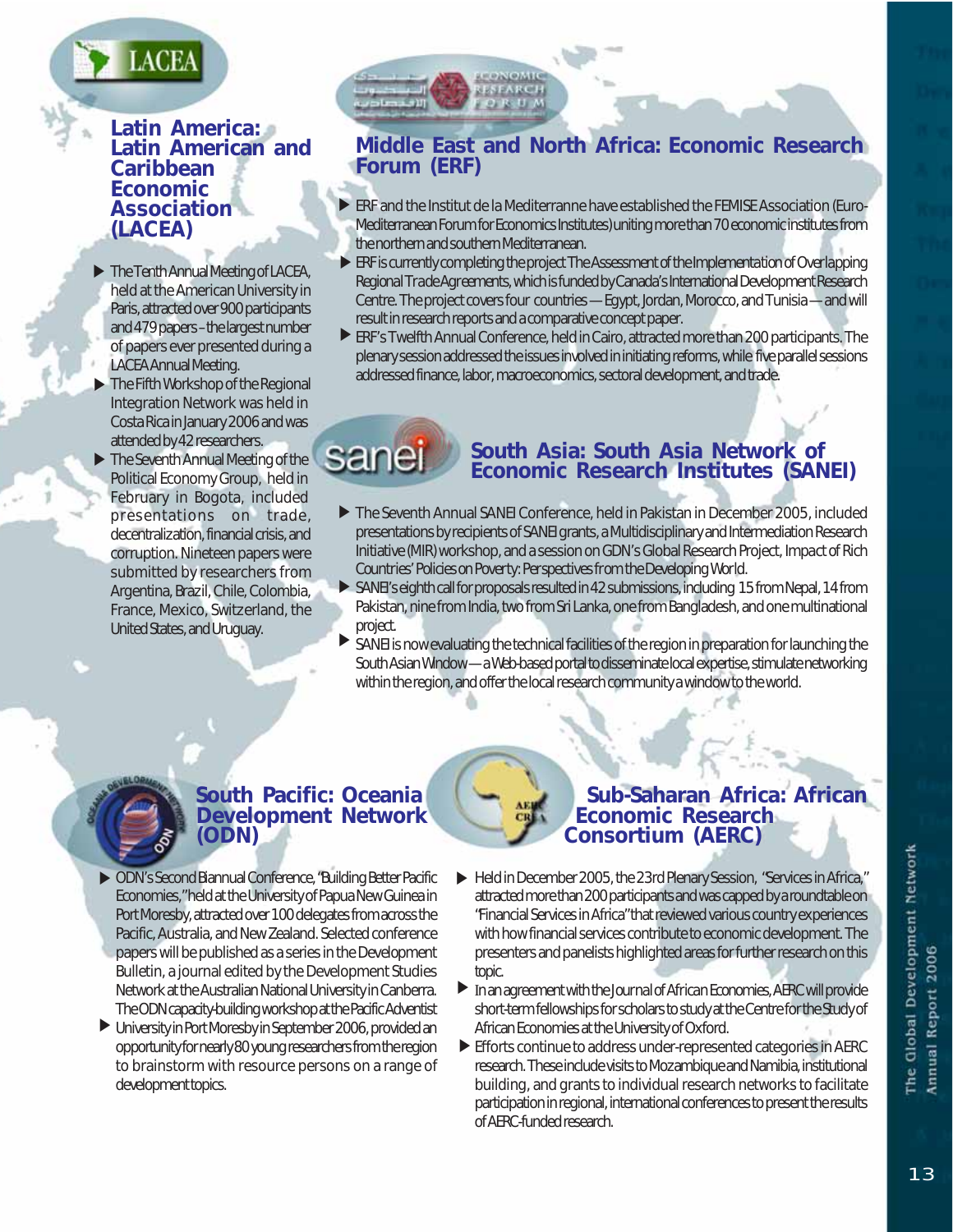# Evaluating innovative health interventions

# **Promoting Innovative Programs from the Developing World: Towards Realizing the Health Millennium Development Goals in Africa and Asia**

With a \$5.9 million grant from the Bill & Melinda Gates Foundation, this project will:

- Evaluate previously unrecognized interventions from the developing and transition world that offer the greatest potential for achieving the three Millennium Development Goals directly related to health in Africa and Asia: reducing child mortality; improving maternal health; and combating HIV/AIDS, malaria, and other communicable diseases.
- $\triangleright$  Accumulate a body of empirical evidence based on world-class evaluations to inform the decisions of national policymakers and international donors.
- Assess the accuracy of quasi-experimental designs as a practical means of conducting evaluations on a routine basis.

Twenty selected researchers from the developing and transition world will conduct extensive impact evaluations (using randomized trials and quasi-experimental techniques) and cost-effectiveness analysis of both about-to-be-launched and operational programs that focus on health or other areas including financial markets (insurance, credit), infrastructure (water, sanitation), food policy (nutrition), and education, provided they contribute to health-related outcomes. The opening workshop for the project will be held in conjunction with GDN's 2007 Annual Conference in Beijing.

# Migration and development: enhancing the current body of knowledge

# **Development on the Move: Measuring and Optimizing the Economic and Social Impacts of Migration**

Launched in partnership with the Institute for Public Policy Research, UK, this global study will measure the economic and social impacts of migration in developing countries by formulating better methodologies capable of capturing the multidimensional nature of migration, improving the evidence base on migration, and analyzing policy impacts. The project has four major components:

- $\triangleright$  Country studies that investigate the impact of migration on development in 12 countries. Given the scarcity of information on the interlinked aspects of this phenomenon, this project will produce comprehensive and consistent data on migration through intensive and comparable household surveys in each of the 12 case studies.
- D A quantitative cross-country analysis to determine at an aggregate level the impact of different aspects of migration on measures of overall development.
- A Migration-Development Index (MDI), a summary measure of the impact of migration on development, that will allow for easy ranking of countries.
- Deposits that will provide a comprehensive review of migration-related policies in both sending and receiving countries.

At a meeting in London in September 2006, experts discussed the project design, providing substantial guidance for revision.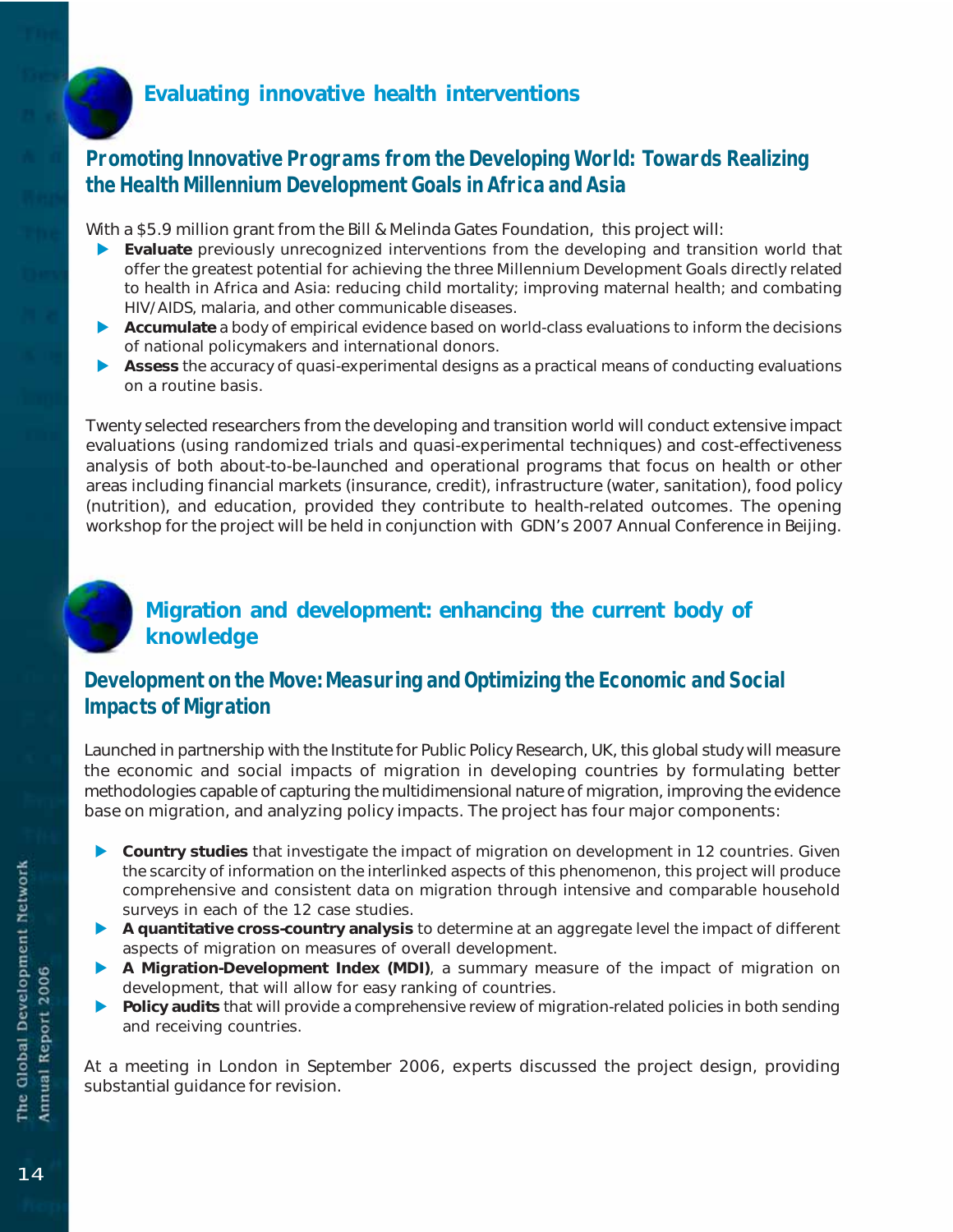# The GDN–Edward Elgar Partnership

GDN has partnered with leading academic publisher Edward Elgar to publish a series of books and collections of articles called the *Global Development Network Series.* Electronic copies will be made available — free of cost — to researchers registered on the GDN Knowledge Base. The first title under this series will be available early next year.



#### The GDN Series

*Meeting the challenge of development in the contemporary age of globalization demands greater empirical knowledge. While most research emanates from the developed world, the Global Development Network series is designed to give voice to researchers from the developing and transition world – those experiencing first-hand the promises and pitfalls of development. This series presents the best examples of innovative and policy-relevant research from such diverse countries as Nigeria and China, India and Argentina, Russia and Egypt. It encompasses all major development topics ranging from the details of privatization and social safety nets to broad strategies to realize the Millennium Development Goals and achieve the greatest possible progress in developing countries.*

#### New publications: a focus on reform

#### *Understanding Economic Reforms in Africa: A Tale of Seven Nations* Joseph Mensah (ed.) Palgrave Macmillan: Basingstoke, Hampshire, U.K.

This book examines the impetuses for, and the features and outcomes of, economic reforms in Africa, using the case studies of seven countries – Burundi, Ghana, Kenya, Morocco, Tanzania, Uganda, and Zimbabwe. The case studies in this book address three main issues: (1) Why do countries embark on economic reforms? (2) What are the features of the reforms undertaken in the various African countries? (3) How well did the reforms perform? A proper understanding of economic reforms is served by focusing on how key variables play out in specific historical, geopolitical, and socio-economic contexts.



#### *Understanding Market Reforms, Volume Two: Motivation, Implementation, and Sustainability*

#### Jose Maria Fanelli, Gary McMahon (eds) Palgrave Macmillan: Basingstoke, Hampshire, U.K.

During the last 25 years there has been a widespread move toward more market-oriented policies and institutions across the developing and former socialist countries, usually in the context of more politically open societies. The most remarkable fact of this movement is that while policies have often been quite similar, results have been very different. Thirty-one country studies, relying heavily on a political economy analysis, were undertaken in order to understand these divergent results. This book presents the findings of these studies, synthesized on a regional and global basis.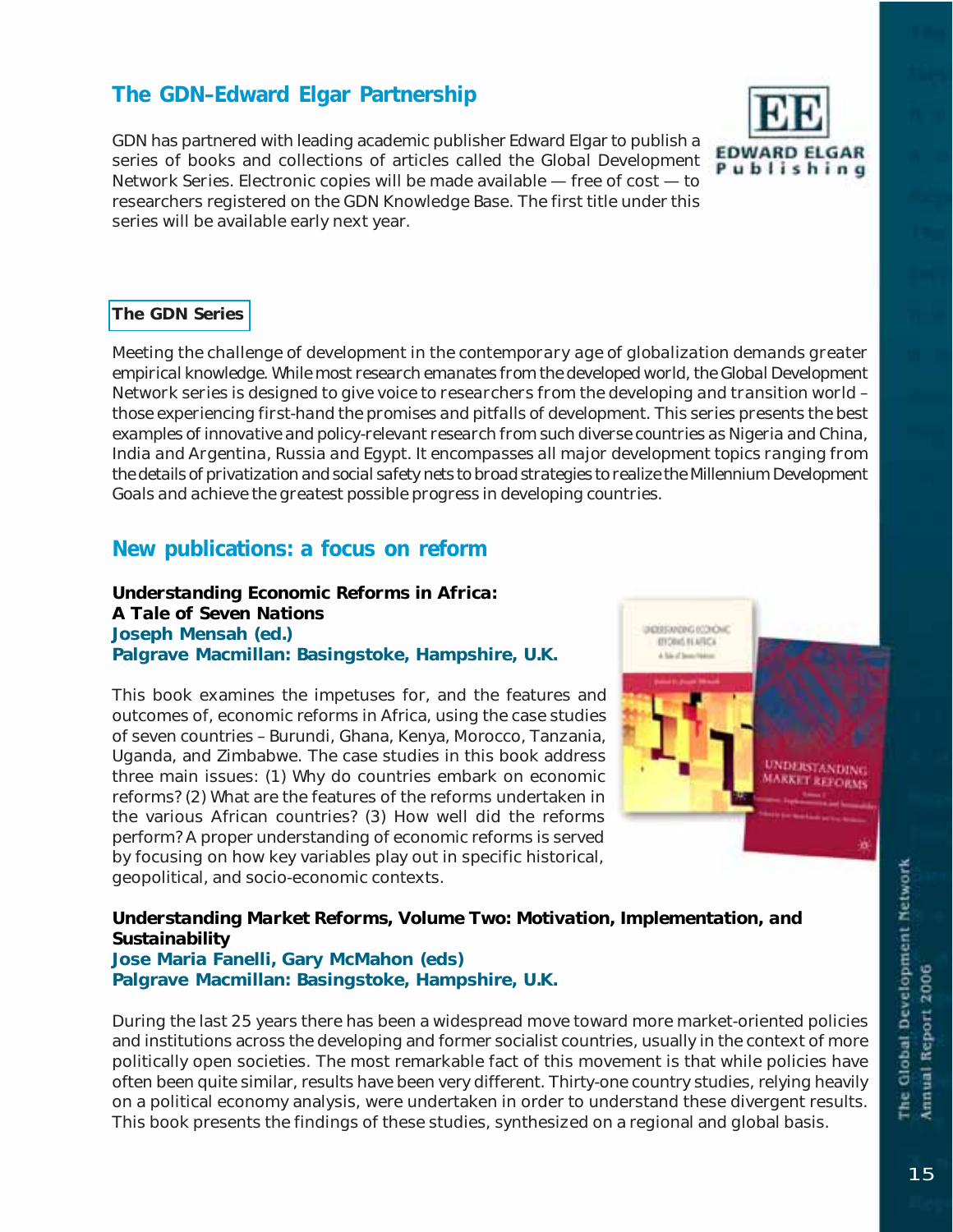# **MAXIMIZING THE IMPACT OF DEVELOPMENT RESEARCH** GDNet.org: facilitating effective research communication

| GDNet is d<br>communica |
|-------------------------|
|                         |

committed to promoting effective research tion to maximize the impact of development

**Table 4: Growth of the Knowledge Base**

|                | Documents | Organizations Researchers |       |
|----------------|-----------|---------------------------|-------|
| September 2005 | 9,638     | 2.924                     | 4,588 |
| September 2006 | 10.930    | 3.343                     | 5,755 |

# **An expanding research repository (Knowledge Base)**

#### www.gdnet.org/development-research

- **D** The GDNet Knowledge Base (KB) is fast emerging as the leading source of development research generated by scholars from developing countries. The number of research documents has increased by 13 percent and now totals nearly 11,000.
- D GDNet's partnership agreement with Eldis Gateway to Development Information continues to provide the GDN research community with the latest research papers from this specialized database.
- Deginning in mid-April 2006, scholars can now create a KB profile using a new one-step registration process, which has contributed to a remarkable increase in the number of registered researchers.

# **A growing development research community**

#### www.gdnet.org/register

- $\triangleright$  Over the past year, the number of KB profiles of both researchers and organizations has increased significantly — by 25 percent and 14 percent, respectively.
- ▶ Over 5,000 researchers and 3,300 organizations make use of our resources.
- $\triangleright$  Over 100 new profiles are added every month, and on average 25 research papers are submitted to the KB each month.

#### **More online services**

#### www.gdnet.org/online-services

An increasing number of registered researchers are accessing a host of online services free of cost. These include:

- **D** Project MUSE (Johns Hopkins University), a full-text, online database of more than 120 social science journals.
- **D** The British Library of Development Studies, providing document delivery service of journal articles and parts of books from a collection of 1,000 journals and 5,000 serials.
- D Financial and socioeconomic datasets, which are made available as part of GDN's partnership with the World Bank Data Group.
- D An extensive compilation of region-specific funding opportunities for researchers in developing and transition countries.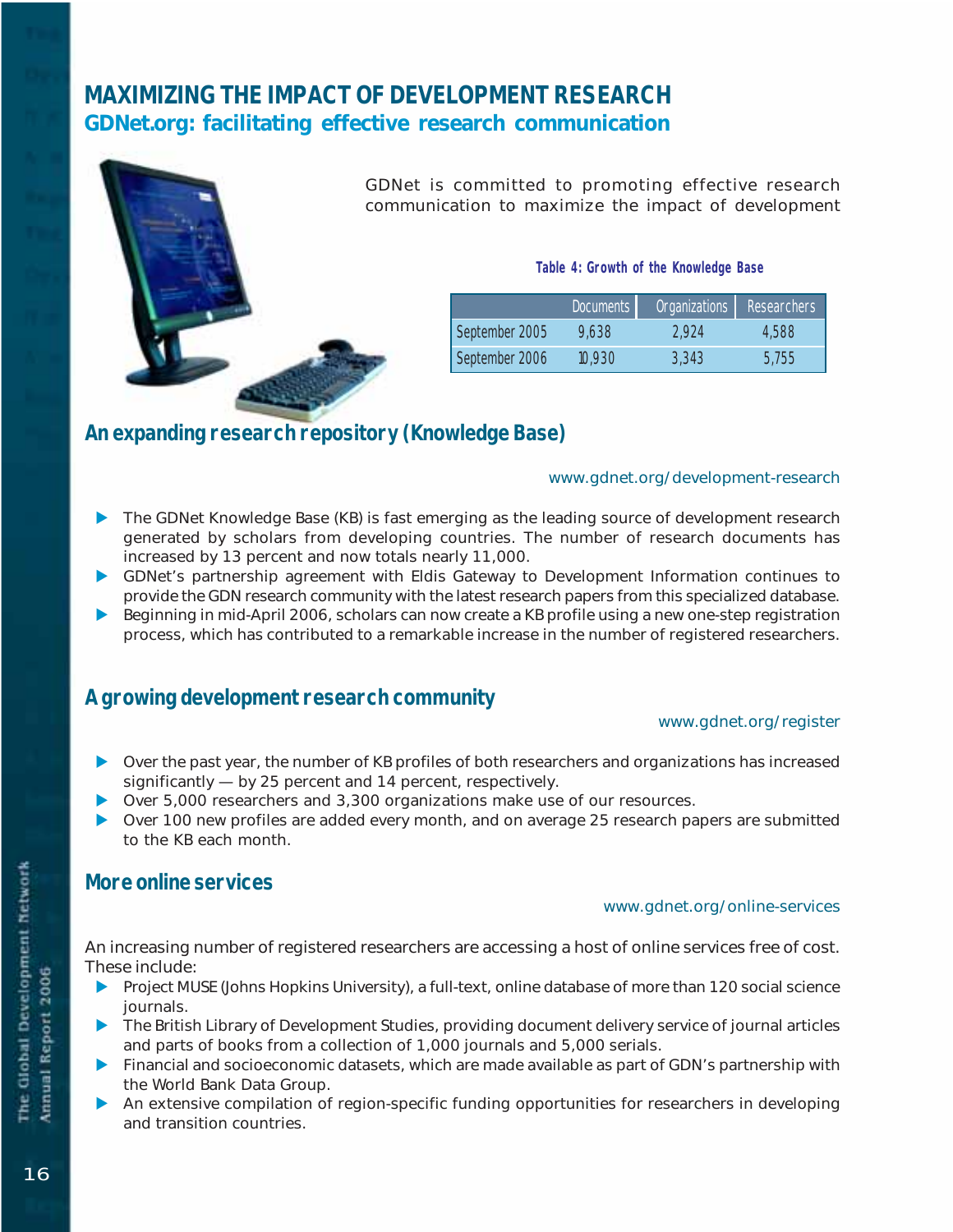# **GDN library**

#### www.gdnet.org/gdn-library

All research generated through GDN activities (Global Research Projects, Global Development Awards and Medals Competition and Annual Conferences) across all regions is now fully accessible through the GDN library.

#### **Effective research communication**

#### www.gdnet.org/regional-research

GDNet Regional Windows provide researchers in Eastern and Central Europe, the Commonwealth of Independent States, and the Middle East and North Africa with access to the latest research, news, and funding opportunities in each region. Each Window brings a unique perspective on how regional activities best serve the needs of local researchers and facilitates effective research communication. The three Windows are now fully managed by the Regional Network Partners.

# **Knowledge management in Africa**

GDNet's research communications skill-building programs enhance the knowledge management and dissemination capacity of research institutes and networks in Africa.



*Participants of the knowledge sharing workshop in Uganda*

- $\blacktriangleright$  The first in a series of sub-regional workshops for East African researchers was held in Kampala, Uganda, in June 2006. Thirty-one participants represented seven countries from East Africa.
- The second workshop for researchers in Southern Africa was held in South Africa, in partnership with the Development Bank of Southern Africa, the Africa Capacity Building Foundation, and the World Bank Institute.
- GDN served as guest editor for the May 2006 issue of the journal *Knowledge Management for Development (KM4Dev)*, which was dedicated to "Effective Knowledge Sharing for Development in Africa."
- The Africa Regional Window continues to attract the highest number of visitors. Currently handled by the GDNet team in Cairo, with a plan to roll out its management to a

consortium of coordinators in different sub-regions of Sub-Saharan Africa, this Regional Window will be fully bilingual in English and French by 2007–2008.

# **Migration to Egypt complete**

The GDNet technical platform is now fully managed from the GDN office in Cairo. The new platform developed in Cairo was launched in February 2006. In addition the website was totally redesigned in September 2006 to facilitate access to a wide range of services.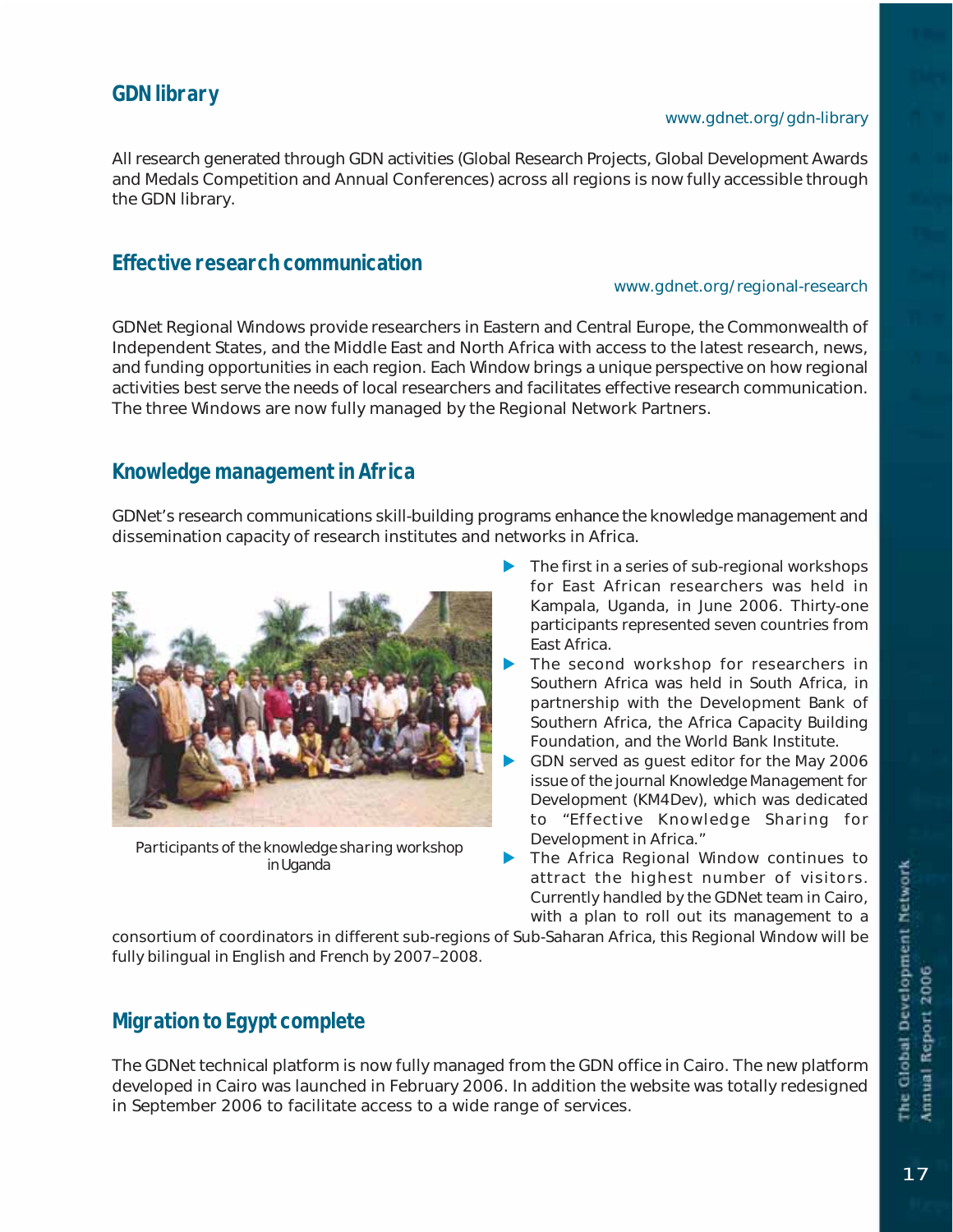# **The GDN SUPPORT BASE**

# Board of Directors

Ernesto Zedillo, Chair of the GDN Board is Director, Yale Center for the Study of Globalization, United States, and former President of Mexico

Richard Cooper, Deputy Chair of the Board is Professor of International Economics, Harvard University, United States

Bina Agarwal, Professor of Economics, Institute of Economic Growth, India

Isher Ahluwalia, Chair, Board of Governors, Indian Council for Research on International Economic Relations, India

Ernest Aryeetey, Director, Institute of Statistical, Social, and Economic Research, University of Ghana, Ghana

Eliana Cardoso, Professor of Economics, Escola de Economia da Fundaco Getulio Vargas, Brazil

Luis Gomez-Echeverri, Deputy Assistant Administrator and Deputy Director of the Bureau for Development Policy, United Nations Development Programme, United States

Beris Gwynne, Adviser, Global Water Partnership, Stockholm, Sweden

Carolina G. Hernandez, President, Institute for Strategic and Development Studies, Philippines

Masanori Kondo, Associate Professor of Economics, International Christian University, Japan

Samir Makdisi, Professor of Economics, American University of Beirut, Lebanon

Sujata Patel, Professor of Sociology, University of Pune, India

Vladimir Popov, Professor, New Economic School, Russia

Boris Vujcic, Deputy Governor, Croatian National Bank, Croatia

Alan Winters, Director, Development Research Group, World Bank, United States

This year we thank two departing members of the GDN Board for their support and dedication to the Network – Bina Agarwal and Beris Gwynne.

We welcome: Jean-Philippe Platteau, Professor of Economics, University of Namur, Belgium who represents the European Development Research Network.

> Andres Neumeyer, Associate Professor, Department of Economics, Universidad Torcuato Di Tella, Argentina, as the representative of the International Economics Association.

Vincenzo Porcasi, Professor of Applied International Economy, University of Trieste, Italy

.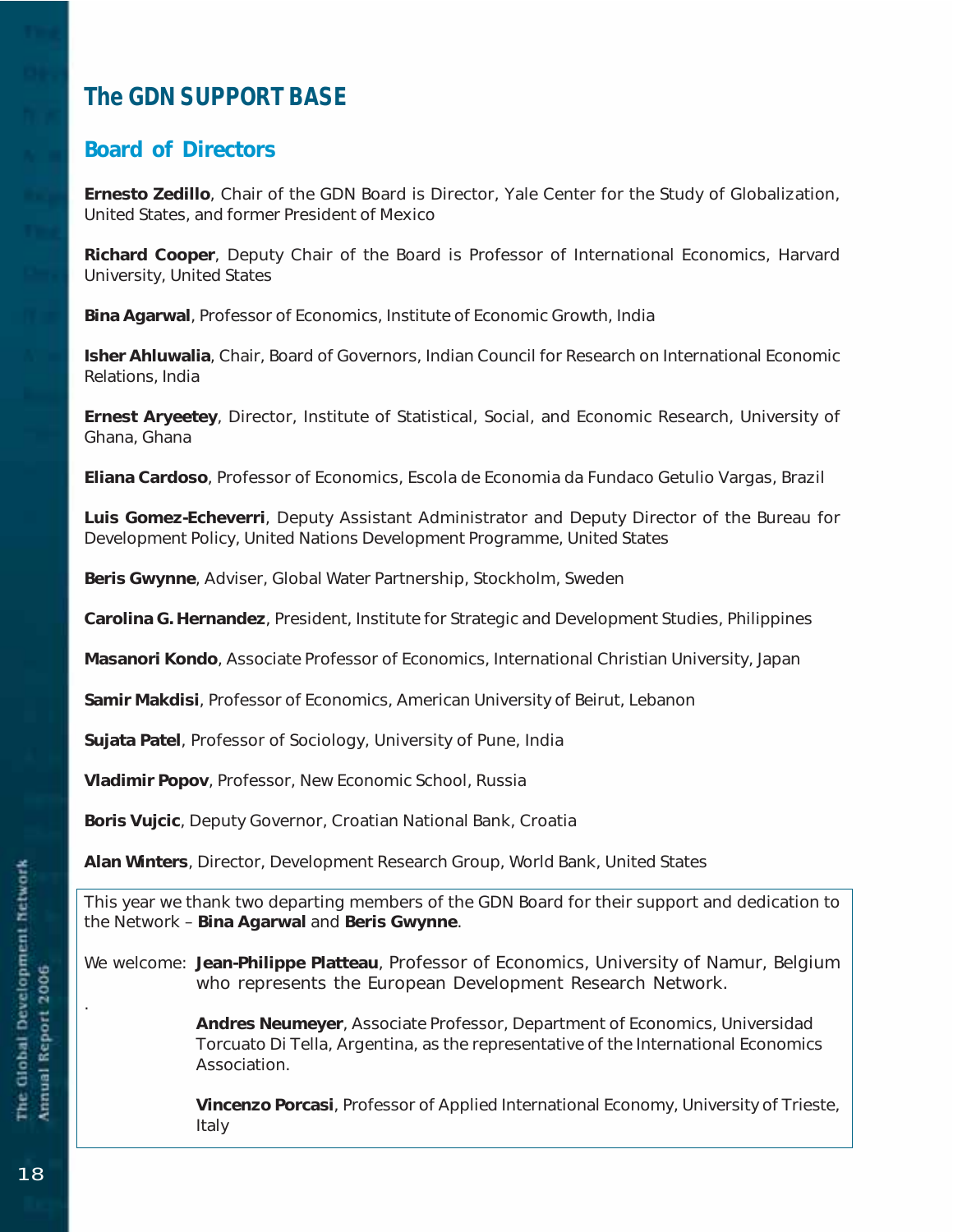| <b>REGION</b>                                   | <b>NETWORK</b><br><b>PARTNERS</b>                                                                         | <b>LOCATION</b>                                    | <b>NETWORK HEADS</b>                                                                         |
|-------------------------------------------------|-----------------------------------------------------------------------------------------------------------|----------------------------------------------------|----------------------------------------------------------------------------------------------|
| <b>Asia Pacific</b>                             | GDN-Japan                                                                                                 | Tokyo, JAPAN                                       | Naomi Miwa<br>c/o Toshio Nagase t-nagase@jbic.go.jp                                          |
| Commonwealth<br>of Independent<br><b>States</b> | Economics Education and<br>Research Consortium<br>(EERC)                                                  | Moscow, RUSSIA                                     | Eric Livny<br>elivny@eerc.ru                                                                 |
| East Asia                                       | East Asian Development<br>Network (EADN)                                                                  | Bangkok, THAILAND                                  | Chalongphob Sussangkarn<br>chalongp@tdri.or.th                                               |
| <b>Eastern &amp; Central</b><br>Europe          | Center for Economic<br><b>Research and Graduate</b><br><b>Education-Economics</b><br>Institute (CERGE-EI) | Prague, CZECH<br><b>REPUBLIC</b>                   | <b>Randall Filer</b><br>randall.filer@cerge-ei.cz                                            |
| <b>Western Europe</b>                           | European Development<br><b>Research Network</b><br>(EUDN)                                                 | Namur, Belgium                                     | Jean-Philippe Platteau<br>jean-philippe.platteau@fundp.ac.be                                 |
| <b>Latin America</b>                            | Latin American and<br>Caribbean Economic<br><b>Association (LACEA)</b>                                    | Bogotá, COLOMBIA                                   | Mauricio Cardenas<br>mcardenas@fedesarrollo.org.co<br>Marcela Meléndez<br>mmelendez@iadb.org |
| <b>Middle East and</b><br><b>North Africa</b>   | <b>Economic Research Forum</b><br>(ERF)                                                                   | Cairo, EGYPT                                       | Samir Radwan<br>sradwan@erf.org.eg                                                           |
| <b>South Asia</b>                               | South Asia Network of<br><b>Economic Research</b><br>Institutes (SANEI)                                   | Islamabad,<br><b>PAKISTAN</b>                      | Nadeem UI Haque<br>pidesaneipk@saneinetwork.net                                              |
| <b>South Pacific</b>                            | Oceania Development<br>Network (ODN)                                                                      | Port Moresby,<br><b>PAPUA NEW</b><br><b>GUINEA</b> | David Kavanamur<br>dkavanam@upng.ac.pg                                                       |
| Sub-Saharan Africa                              | African Economic Research<br>Consortium (AERC)                                                            | Nairobi, KENYA                                     | William Lyakurwa<br>exec.dir@aercafrica.org                                                  |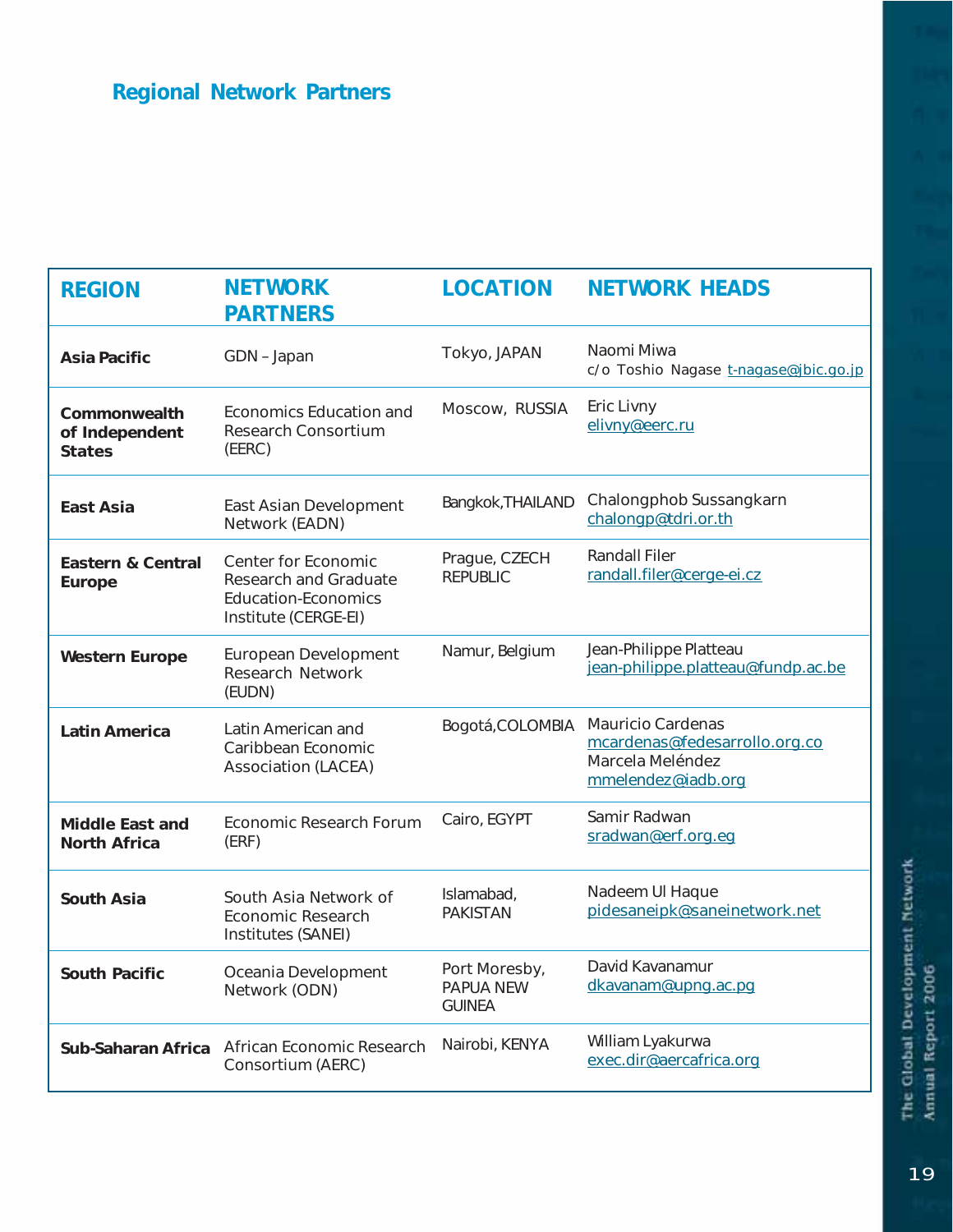# **Donors**

Australia Australian Agency for International Development

Austria Federal Ministry of Finance

Canada International Development Research Centre

Finland Ministry of Foreign Affairs

France Ministry of Foreign Affairs

Germany Federal Ministry for Economic Cooperation and Development

Italy Ministry of Foreign Affairs

Japan Japan Bank for International Cooperation Ministry of Finance

Luxembourg Ministry of Finance

**Netherlands** Ministry of Foreign Affairs

Norway Norwegian Agency for Development Cooperation

Sweden Ministry for Foreign Affairs

United Kingdom Department for International Development

International The World Bank

Private Sector Bill and Melinda Gates Foundation, United States Economic and Social Research Council, United Kingdom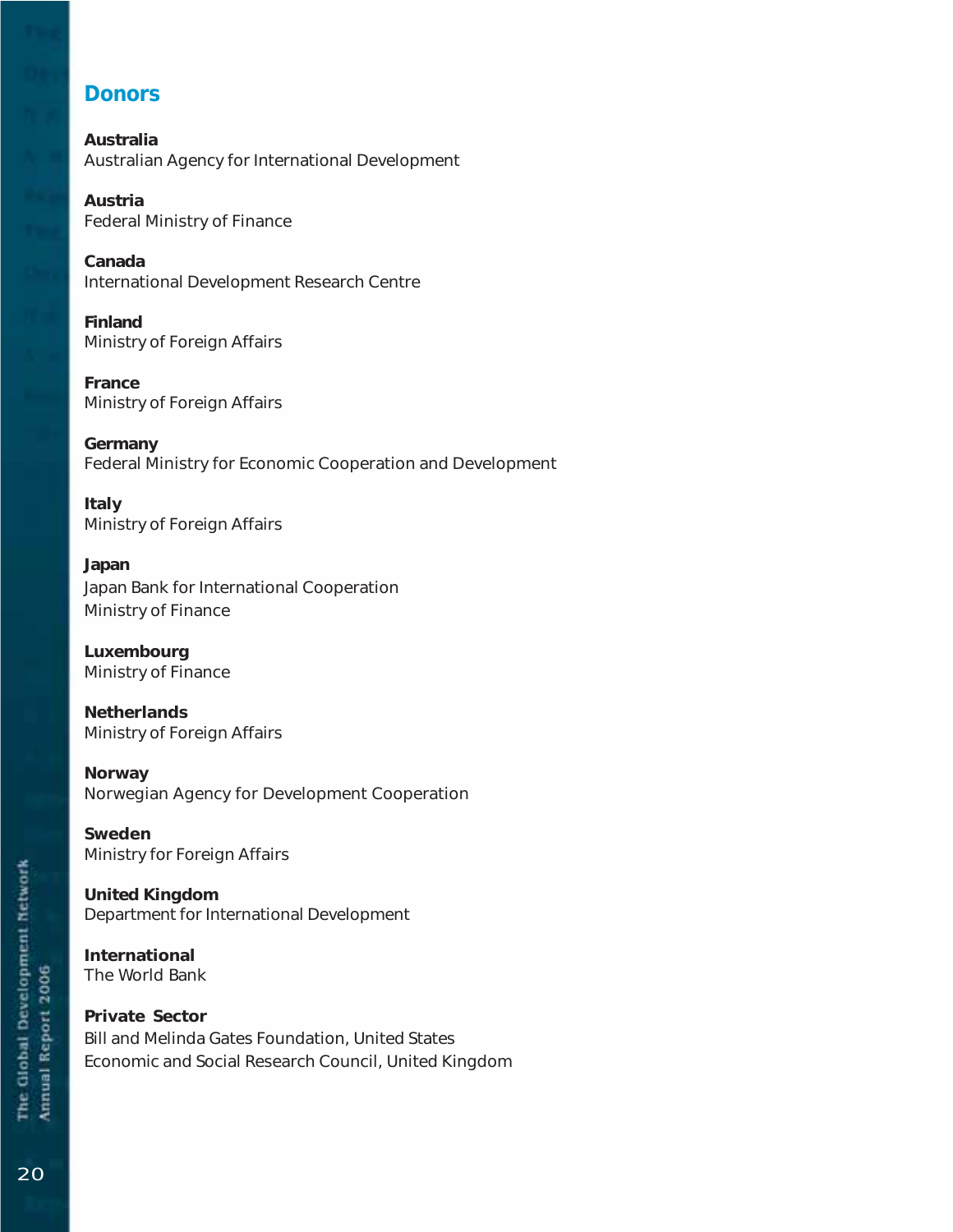# **Global Development Network, Inc.**

# Financial Statements and Report of Independent Auditors

June 30, 2006

# **Contents**

|                                  | Page |
|----------------------------------|------|
| Report of Independent Auditors   | 22.  |
| Basic Financial Statements       |      |
| Statements of Financial Position | 23   |
| <b>Statements of Activities</b>  | 24   |
| <b>Statements of Cash Flows</b>  | 25   |
| Notes to Financial Statements    | 26.  |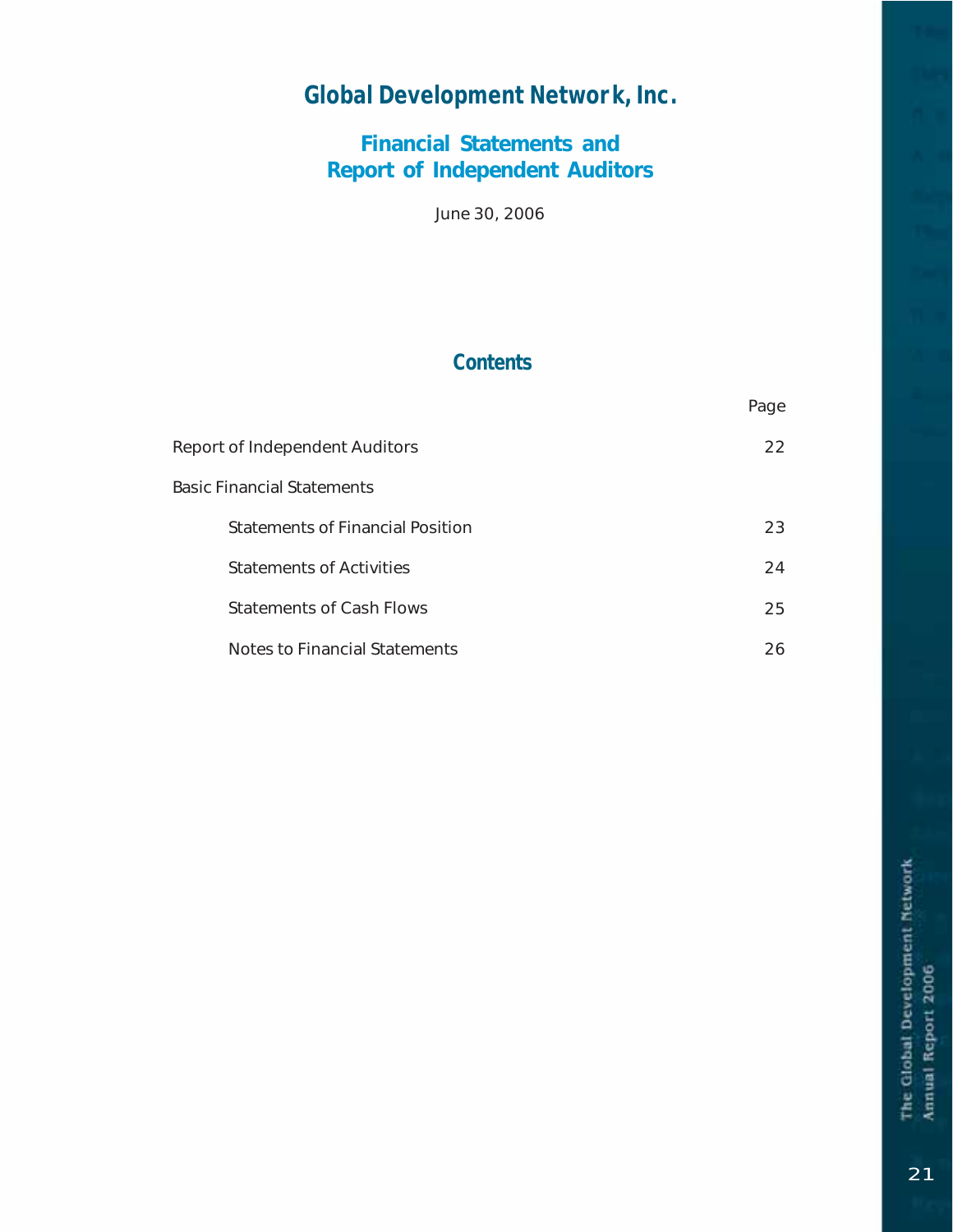

**LOWER GOUND FLOOR C-4/5 SAFDARJUNG DEVELOPMENT AREA NEW DELHI 110 016 PHONES: 26512393 (4 LINES) TELEFAX: 26511158** E-MAIL: info@jpku.com

#### **REPORT OF INDEPENDENT AUDITORS**

Board of Directors Global Development Network, Inc.

We have audited the accompanying statements of financial position of the Global Development Network, Inc. (GDN) as of June 30, 2006 and 2005, and the related statements of activities and cash flow for the years then ended. These financial statements are the responsibility of GDN's management. Our responsibility is to express an opinion on these financial statements based on our audit.

We conducted our audit in accordance with auditing standards generally accepted in the United States of America. Those standards require that we plan and perform an audit to obtain reasonable assurance about whether the financial statements are free of material misstatement. An audit includes examining, on a test basis, evidence supporting the amounts and disclosures in the financial statements. An audit also includes assessing the accounting principles used and significant estimates made by management, as well as evaluating the overall financial statement presentation. We believe that our audit provides a reasonable basis for our opinion.

In our opinion, the financial statements referred to above present fairly, in all material respects, the financial position of Global Development Network, Inc. as of June 30, 2006 and 2005, and the changes in its net assets and its cash flows for the year then ended in conformity with accounting principles generally accepted in the United States of America.

New Delhi, India July 25, 2006

Phapm - M

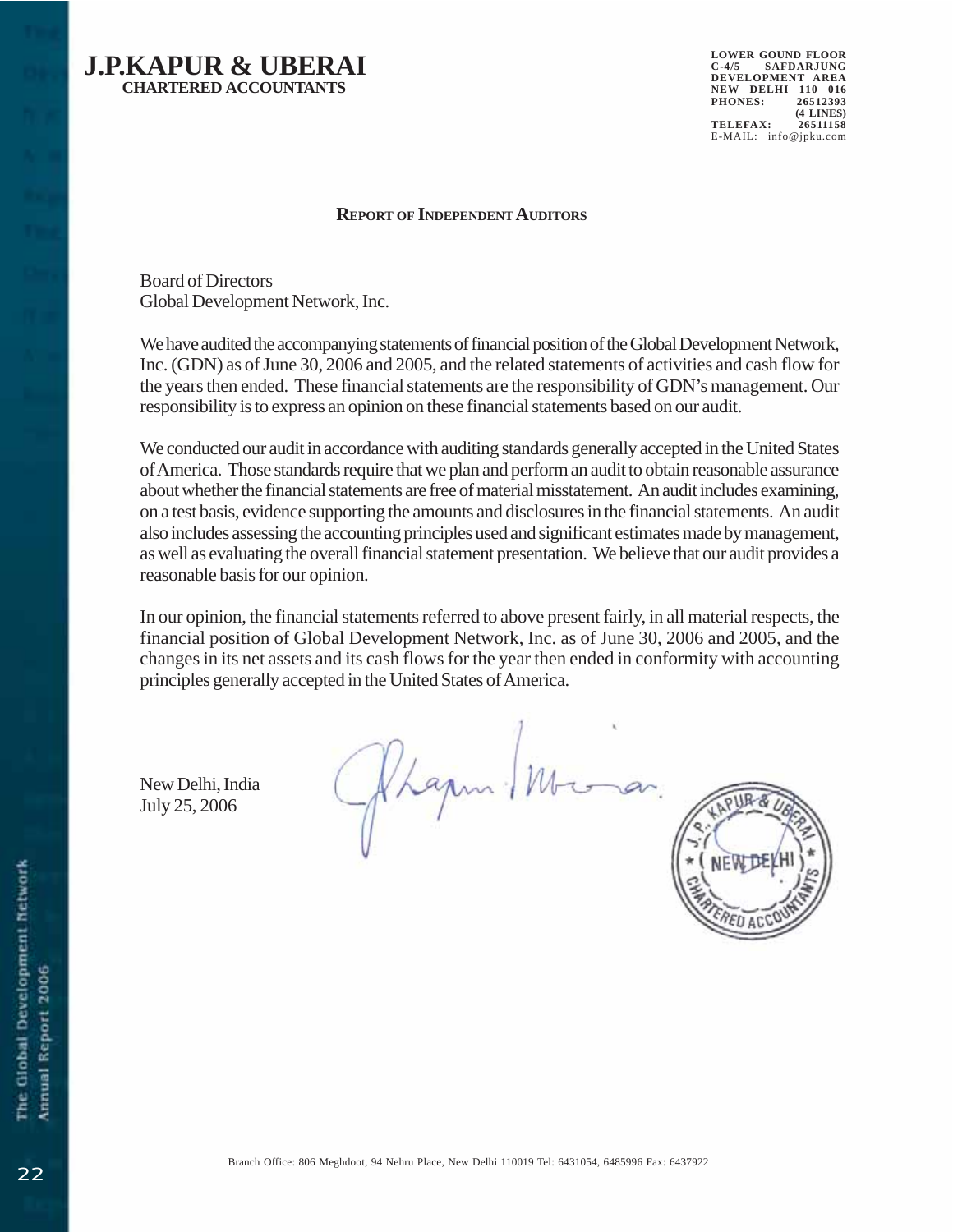#### **STATEMENTS OF FINANCIAL POSITION**

#### JUNE 30, 2006 AND JUNE 30, 2005

|                                   | 2006            | 2005            |
|-----------------------------------|-----------------|-----------------|
| Assets                            |                 |                 |
| Current assets                    |                 |                 |
| Cash and cash equivalents         | \$<br>2,596,172 | \$<br>2,554,719 |
| Contributions receivable          | 97,745          | 180,138         |
| Prepaid expenses                  | 84,571          | 109,960         |
| Other current assets              | 3,624           | 7,046           |
| Total current assets              | 2,782,112       | 2,851,863       |
| Property and equipment, net       | 183,723         | 172,318         |
| Other assets                      |                 |                 |
| Security deposits                 | 109,418         | 109,418         |
| Total assets                      | 3,075,253       | 3,133,599       |
| <b>Liabilities and Net Assets</b> |                 |                 |
| <b>Current liabilities</b>        |                 |                 |
| Grants payable                    | \$<br>1,633,840 | 1,880,430<br>S  |
| Accounts payable                  | 88,499          | 130,867         |
| Accrued expenses                  | 126,345         | 93,635          |
| Other Payable                     | 70,633          | 63,730          |
| <b>Total liabilities</b>          | 1,919,317       | 2,168,662       |
| Net assets                        |                 |                 |
| Unrestricted                      | 1,012,916       | 702,917         |
| Temporarily restricted            | 143,020         | 262,020         |
| Total net assets                  | 1,155,936       | 964,937         |
| Total liabilities and net assets  | 3,075,253       | 3,133,599       |



See accompanying notes to the financial statements.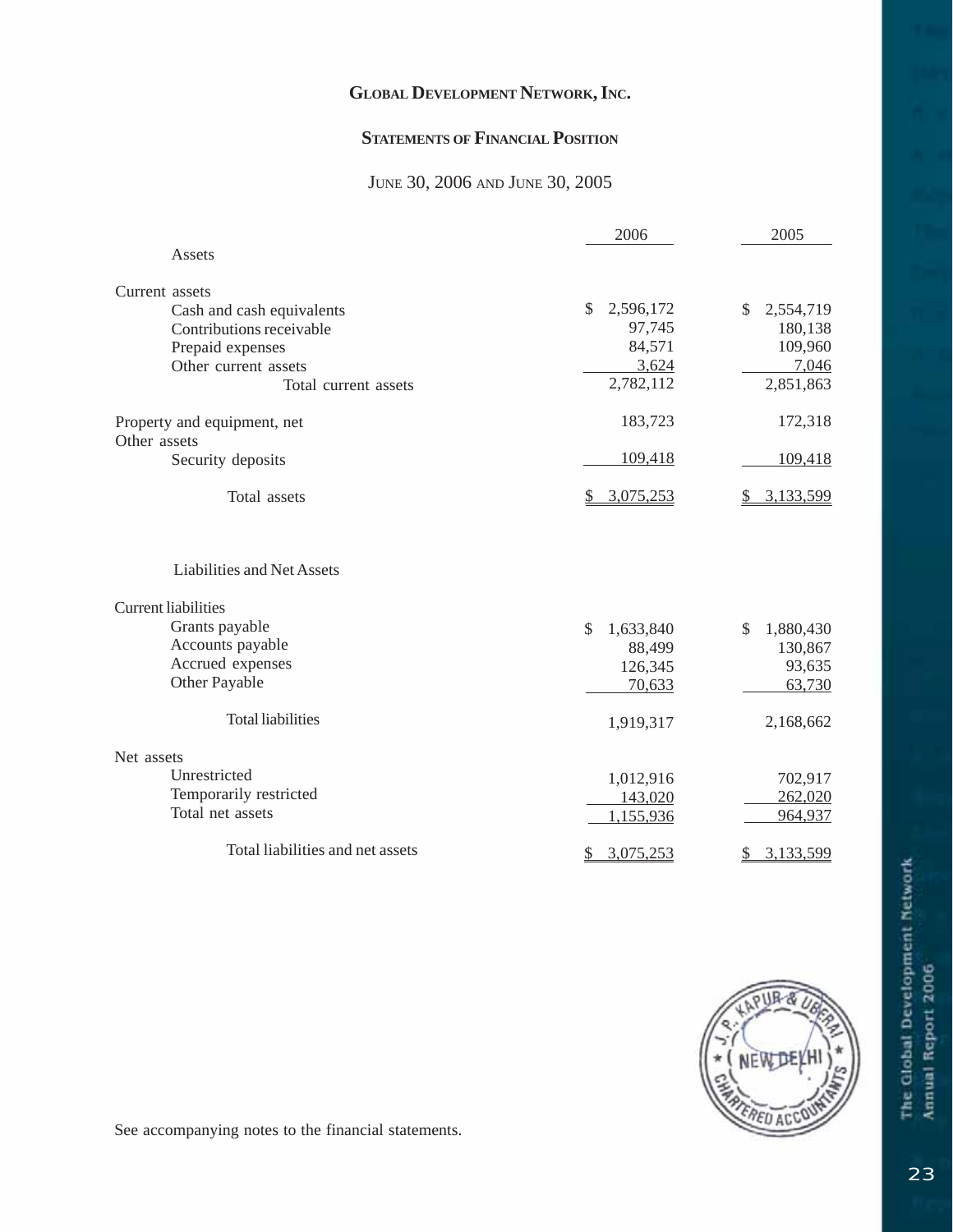#### **STATEMENTS OF ACTIVITIES**

#### YEARS ENDED JUNE 30, 2006 AND JUNE 30, 2005

|                      |                                       | 2006         |               | 2005         |                 |                 |              |
|----------------------|---------------------------------------|--------------|---------------|--------------|-----------------|-----------------|--------------|
|                      |                                       | Temporarily  |               |              | Temporarily     |                 |              |
|                      |                                       | Unrestricted | Restricted    | Total        | Unrestricted    | Restricted      | Total        |
| Support and revenue  |                                       |              |               |              |                 |                 |              |
|                      | Grants, contracts, and contributions  | \$4,049,874  | \$2,197,483   | \$ 6,247,357 | 4,449,097<br>\$ | \$<br>2,508,107 | \$6,957,204  |
|                      | <b>Contributed Services</b>           | 112,262      | 309,728       | 421,990      | 130,626         |                 | 130,626      |
|                      | Interest income                       | 88,865       |               | 88,865       | 29,837          |                 | 29,837       |
|                      | Foreign currency exchange gain (loss) | (11,968)     |               | (11,968)     | 72,728          |                 | 72,728       |
|                      | Other                                 |              |               |              | 5,340           | 252,475         | 257,815      |
|                      | Net assets released from restrictions | 2.626.211    | (2.626.211)   |              | 3,707,001       | (3,707,001)     |              |
|                      | Total support and revenue             | 6,865,244    | (119,000)     | 6,746,244    | 8,394,629       | (946, 418)      | 7,448,210    |
| Expenses             |                                       |              |               |              |                 |                 |              |
|                      | Program services                      |              |               |              |                 |                 |              |
|                      | Annual Conference                     | 963.552      |               | 963,552      | 1,232,604       |                 | 1,232,604    |
|                      | Regional Research Competitions        | 1,963,390    |               | 1,963,390    | 1,137,720       |                 | 1,137,720    |
|                      | Global Development Awards             | 474,729      |               | 474,729      | 532,468         |                 | 532,468      |
|                      | Global Research Projects              | 1,802,015    |               | 1,802,015    | 2,480,723       |                 | 2,480,723    |
|                      | GDNet                                 | 731,302      |               | 731,302      | 732,835         |                 | 732,835      |
|                      | Education                             |              |               |              | 275,535         |                 | 275,535      |
|                      | Other programs                        | 271.300      |               | 271,300      | 166,127         |                 | 166,127      |
|                      | Total program                         | 6,206,289    |               | 6,206,289    | 6,558,011       |                 | 6,558,011    |
|                      | Supporting services                   |              |               |              |                 |                 |              |
|                      | Donor coordination and fundraising    | 145,444      |               | 145,444      | 225,305         |                 | 225,305      |
|                      | Secretariat (indirect costs)          | 203,511      |               | 203,511      | 415,120         |                 | 415,120      |
|                      | Total expenses                        | 6,555,245    |               | 6,555,245    | 7,198,436       |                 | 7,198,436    |
| Change in net assets |                                       | 309,999      | (119,000)     | 190,999      | 1,196,193       | (946, 418)      | 249,775      |
| Net assets (deficit) |                                       |              |               |              |                 |                 |              |
|                      | Beginning of period                   | 702,917      | 262,020       | 964,937      | (493, 276)      | 1,208,438       | 715,162      |
|                      | End of period                         | 1,012,916    | 143,020<br>\$ | \$1.155.936  | 702.917         | 262,020<br>S    | 964,937<br>S |

![](_page_25_Picture_4.jpeg)

See accompanying notes to the financial statements.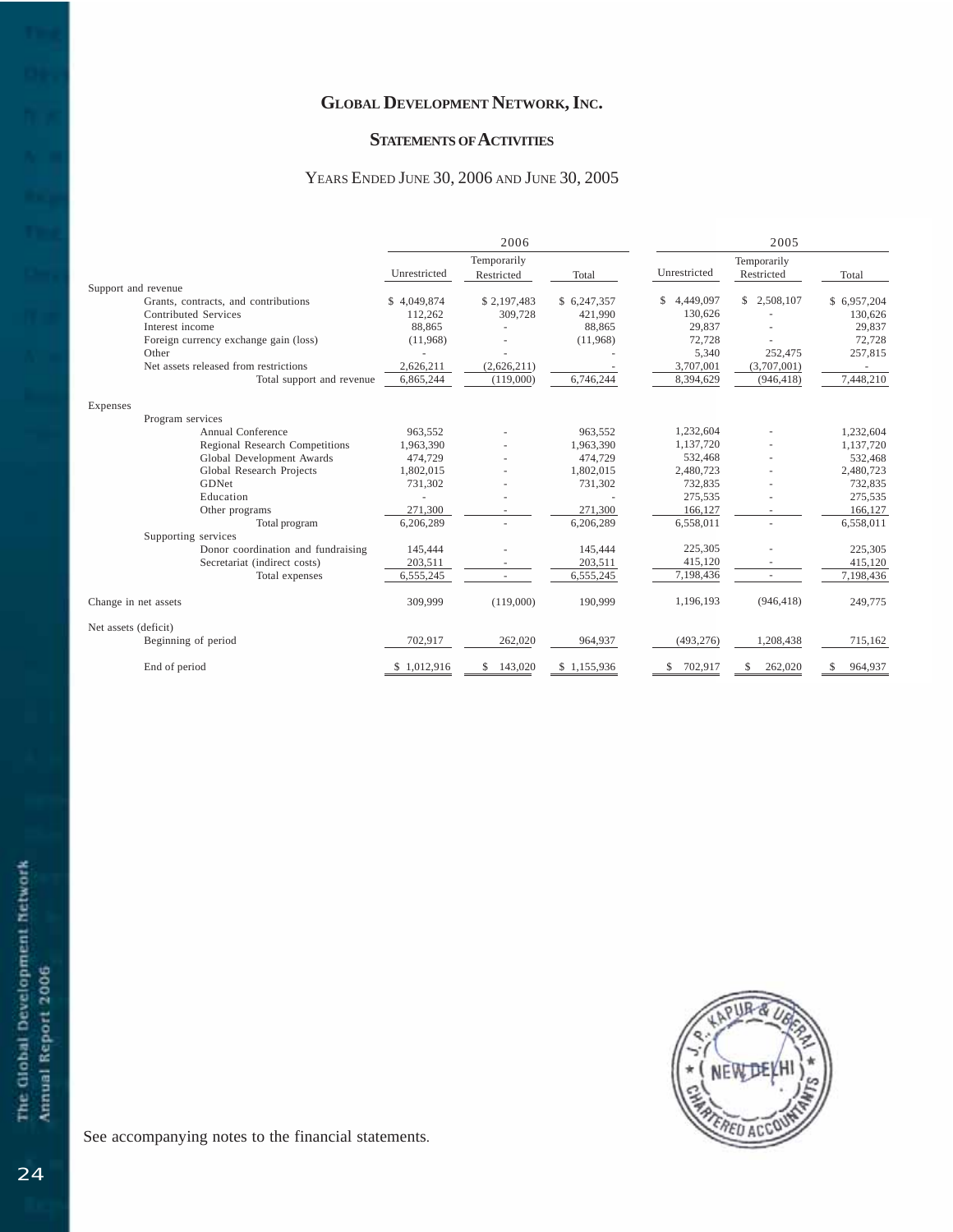### **STATEMENTS OF CASH FLOWS**

#### **YEAR ENDED JUNE 30, 2006 AND 2005**

|                                                       | 2006               | 2005               |
|-------------------------------------------------------|--------------------|--------------------|
| Cash flows from operating activities                  |                    |                    |
| Contributions, grants, and contract payments received | \$6,758,643        | \$7,947,711        |
| Interest income received                              | 88,865             | 29,837             |
| Other revenue (loss)                                  | (11,968)           | 335,930            |
| Payments to grantees, vendors, and employees          | (6,709,150)        | (8,264,306)        |
| Net cash provided by operating activities             | 126,390            | 49,172             |
| Cash flows from investing activities                  |                    |                    |
| Sale of investments                                   |                    | 601,392            |
| Increase in Long term deposit                         |                    | (93, 411)          |
| Purchases of property and equipment                   | (84, 937)          | (153, 496)         |
| Net cash from (used) investing activities             | (84,937)           | 354,485            |
| Net increase in cash and cash equivalents             | 41,453             | 403,656            |
| Cash and cash equivalents                             |                    |                    |
| Beginning of period                                   | 2,554,719          | 2,151,063          |
| End of year                                           | <u>\$2,596,172</u> | <u>\$2,554,719</u> |
| Reconciliation of change in net assets to net cash    |                    |                    |
| provided by operating activities                      |                    |                    |
| Change in net assets                                  | 190,999<br>\$      | 249,775<br>\$      |
| Adjustments                                           |                    |                    |
| Depreciation and amortization                         | 73,532             | 53,754             |
| Loss on disposal of fixed assets                      |                    | 5,386              |
| Decrease (increase) in assets                         |                    |                    |
| Accounts receivable                                   |                    | 362,318            |
| Contributions receivable                              | 82,393             | 433,833            |
| Prepaid expenses and security deposits                | 28,811             | (97, 771)          |
| Increase (decrease) in liabilities                    |                    |                    |
| Grants payable                                        | (246, 590)         | (769, 579)         |
| Accounts payable and accrued expenses                 | (9,658)            | (252, 274)         |
| Other Payable                                         | 6,903              | 63,730             |
| Net cash provided by operating activities             | 126,390<br>\$      | \$<br>49,172       |

![](_page_26_Picture_4.jpeg)

See accompanying notes to the financial statements.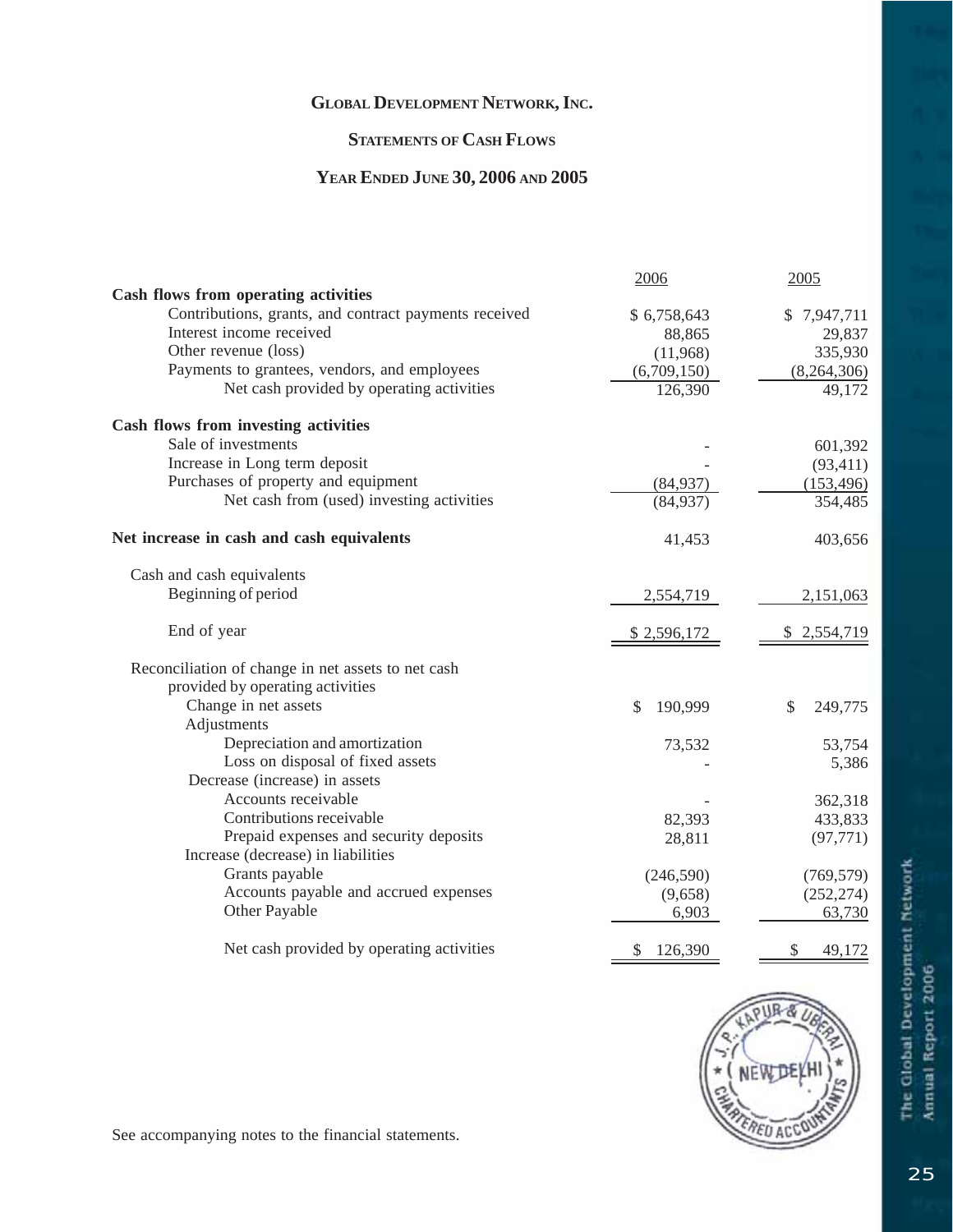#### **NOTES TO FINANCIAL STATEMENTS**

#### **JUNE 30, 2006 AND 2005**

#### **NOTE 1. SUMMARY OF SIGNIFICANT ACCOUNTING POLICIES**

**Financial Statement Presentation** - Financial statement presentation follows the guidance contained in Statement of Financial Accounting Standards (SFAS) No. 117, *Financial Statements of Not-for-Profit Organizations*. Accordingly, the Global Development Network, Inc. (GDN) reports information regarding its financial position and activities according to three classes of net assets: unrestricted net assets, temporarily restricted net assets, and permanently restricted net assets.

**Contributions** - Contributions received are recorded as unrestricted, temporarily restricted, or permanently restricted support depending on the existence and/or nature of any donor restrictions.

**Cash and Cash Equivalents** - Cash consists of monies held in demand deposit and money market accounts. Cash equivalents are all highly liquid investments with initial maturity dates of three months or less.

**Property and Equipment** - Property and equipment are recorded at cost. Major additions are capitalized while replacements, maintenance, and repairs that do not improve or extend the lives of the respective assets are expensed currently. Donations of property and equipment are recorded as contributions at their estimated fair value at the date of donation. Such donations are reported as increases in unrestricted net assets unless the donor has restricted the donated asset to a specific purpose or for use in a future period. Depreciation and amortization are provided on a straight-line basis over the estimated useful lives of the assets. The cost of property and equipment retired or disposed of is removed from the accounts along with the related accumulated depreciation or amortization, and any gain or loss is reflected in income.

**Functional Allocation of Expenses** - The costs of providing the various programs and other activities have been summarized on a functional basis in the statement of activities. Accordingly, certain costs have been allocated among the programs and supporting services benefited.

**Use of Estimates** - The preparation of financial statements in conformity with U.S. generally accepted accounting principles requires management to make estimates and assumptions that affect the reported amounts of assets and liabilities and disclosure of contingent assets and liabilities at the date of the financial statements and the reported amounts of revenues and expenses during the reporting period. Actual results could differ from those estimates.

![](_page_27_Picture_10.jpeg)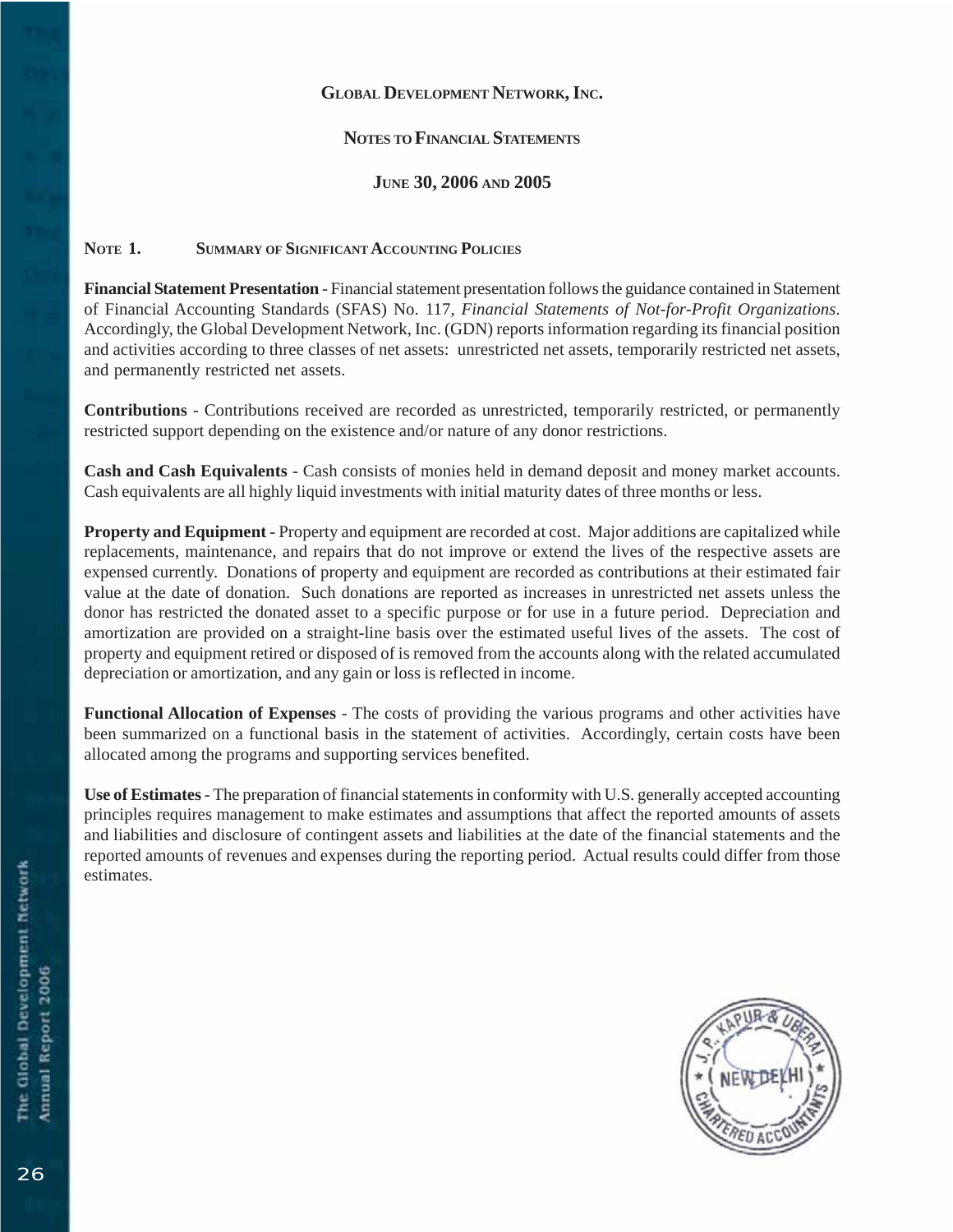#### **NOTE 1. SUMMARY OF SIGNIFICANT ACCOUNTING POLICIES (CONTINUED)**

**Foreign Currency** - GDN records pledges received in foreign currencies at the exchange rate at the date of the pledge. Unrealized increases or decreases due to fluctuations in exchange rates are included in "foreign currency exchange gain" in the Statement of Activities.

#### **NOTE 2. ORGANIZATION AND TAX STATUS**

The Global Development Network is an evolving network of research and policy institutes working together to address problems of national and regional development. Launched in 1999 by the World Bank, GDN became incorporated as a not-for-profit organization in March 2001. GDN is governed by a 16-member international governing body of renowned researchers and policymakers from around the world.

GDN (a Delaware non-profit corporation), is exempt from Federal and District of Columbia income taxes under Section 501(c)(3) of the Internal Revenue Code and Section 47-1802.1 of the District of Columbia Code, respectively, and is classified as a publicly-supported organization by the Internal Revenue Service.

#### GDN is *global*. It:

- · Supports multidisciplinary research in the social sciences and mobilizes resources around the world.
- · Produces policy-relevant knowledge on a global scale.
- · Promotes the application of global knowledge through its local "reinvention."

GDN is for *development.* It:

- · Builds research capacity to advance development and alleviate poverty.
- · Fosters research in developing and transition economies.
- · Disseminates development knowledge to the public and policymakers.
- · Bridges the gap between ideas and policies.

#### GDN is a *network.* It:

- · Links research institutes from 9 regions and more than 100 countries.
- · Coordinates research and strengthens partnerships worldwide.
- · Facilitates knowledge sharing among researchers and policymakers.
- · Promotes multidisciplinary collaboration among researchers.

GDN activities are designed to meet the needs of research institutes, as determined through surveys and direct consultations, as well as to provide policymakers with relevant and timely information. These activities include:

![](_page_28_Picture_20.jpeg)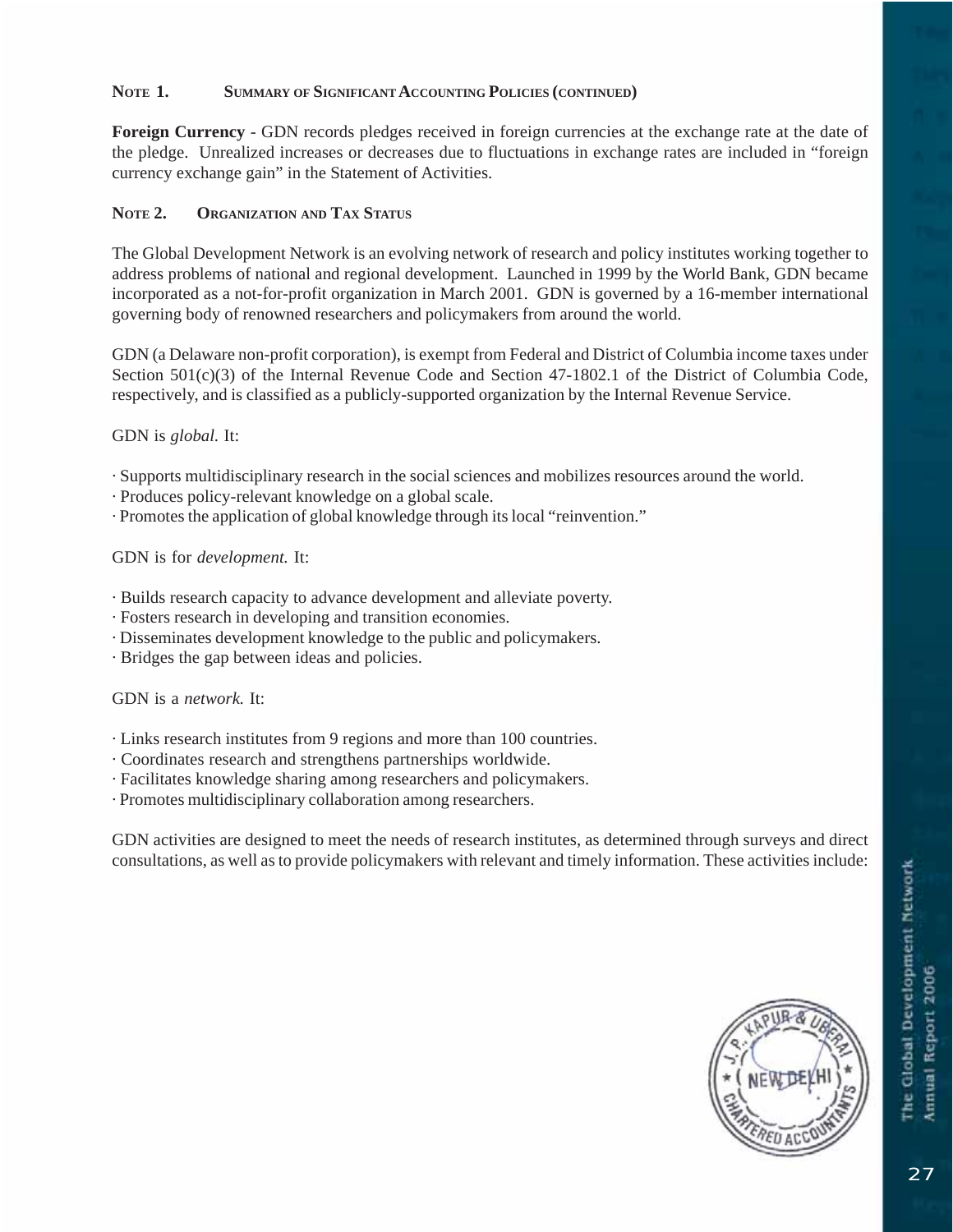#### **NOTE 2. ORGANIZATION AND TAX STATUS (CONTINUED)**

*REGIONAL RESEARCH COMPETITIONS* **-** These competitions are held every year by GDN's regional network partners. GDN raises funds from donor governments and public and private institutions to provide grants to researchers in the developing world through the regional research competitions.

*GLOBAL DEVELOPMENT AWARDS COMPETITION* **-** This is the largest worldwide contest for development researchers. Researchers and practitioners are invited each year to compete. Over \$254,000 for 2006 and \$321,000 in 2005 were spent for prize and travel money. The awards recognize excellence and innovation in the field of development research and application.

*GLOBAL RESEARCH PROJECTS* **-** The first global research project sought to explain economic growth performance across of the developing world; a volume describing the first phase of this project was completed in 2005. The projects currently under way are *Impact of rich country policies on poverty: a global view, Bridging Research Project, Understanding Reform and Moving out of Poverty*

*ANNUAL GLOBAL DEVELOPMENT CONFERENCE* **-** The annual GDN conference provides a global forum for the exchange of ideas on sustainable development and alleviation of poverty. Participants include researchers, government officials and policymakers, and representatives of international organizations and research sponsors. Internationally renowned speakers address audiences on many pressing problems of development. The 2006 conference held in St. Petersburg, Russia had as its theme *Institutions and Development: At the Nexus of Global Change,* and the forthcoming 2007 conference in Beijing, China has as its theme *Shaping a New Global Reality: The Rise of Asia and its Implications*. Over 132 people attended the annual GDN conference at their own expense in 2006 and 2005, incurring an estimated \$198,080 and \$141,000 respectively in travel and accommodation expenses; these amounts have not been recognized in the accompanying financial statements.

*GDNET* - GDN's web presence serves as a channel for data sharing and a forum for the exchange of views. Researchers registered with GDNet have access to valuable information, including a database of more than 800 cross-country economic, social and financial indicators; micro-data from World Bank research project; an online library of scholarly works on development; academic journals; and funding opportunities. GDN's website, www.gdnet.org, offers a free monthly electronic newsletter and opportunities to participate in online discussions with researchers worldwide.

![](_page_29_Picture_6.jpeg)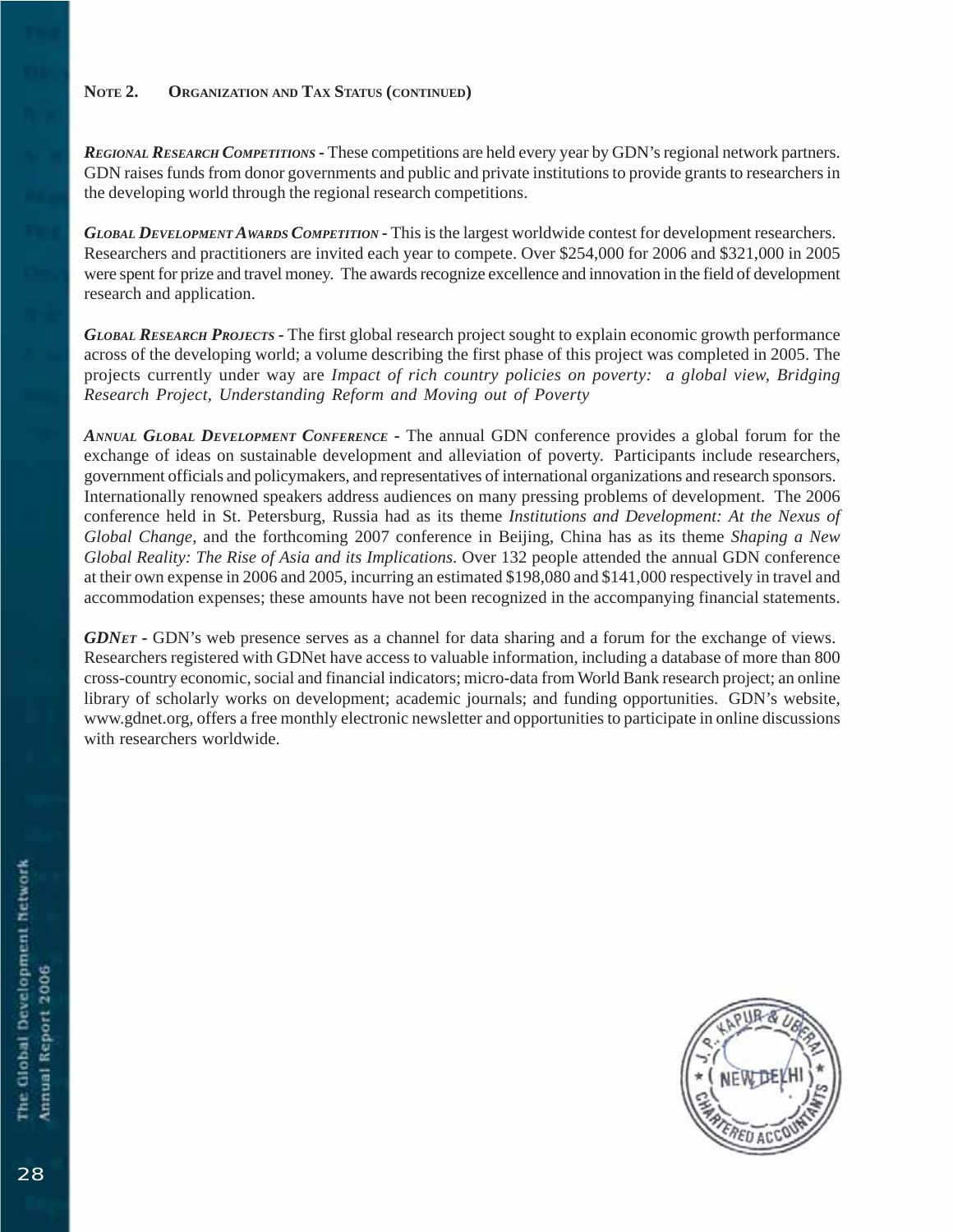#### **NOTE 3. PROPERTY AND EQUIPMENT**

Property and equipment as of June 30, 2006 and 2005, consists of the following:

|                                                | 2006       | 2005       |
|------------------------------------------------|------------|------------|
| Computer Equipment                             | \$236,358  | \$157,970  |
| <b>Furniture and Fixtures</b>                  | 97,880     | 95,384     |
| Vehicle                                        | 15,179     | 15,179     |
| Office Equipment                               | 14,504     | 10,451     |
| Less accumulated depriciation and amortization | (180, 198) | (106, 666) |
|                                                | 183,723    | 172,318    |

#### **NOTE 4. NET ASSETS**

**Unrestricted Net Assets** - Unrestricted net assets represent amounts available to carry out the general operations of GDN without restriction imposed by donors.

**Restricted Net Assets** - GDN has received contributions to support specific programs, which have resulted in temporary restrictions on its net assets. The net assets will be released when expenses are incurred that satisfy the purpose restrictions.

**Temporarily Restricted Net Assets** - Temporarily restricted net assets as at the end of the year available for the following purposes:

|                                 | 2006                          | 2005       |
|---------------------------------|-------------------------------|------------|
| Global Development Awards       | S<br>$\overline{\phantom{0}}$ | 1,494<br>S |
| <b>Global Research Projects</b> | 70,545                        | 147,375    |
| Education                       | 72,475                        | 72,475     |
| World Bank-MIR                  |                               | 40,564     |
| Other                           |                               | 130        |
|                                 | 143,020                       | 262,020    |

![](_page_30_Picture_8.jpeg)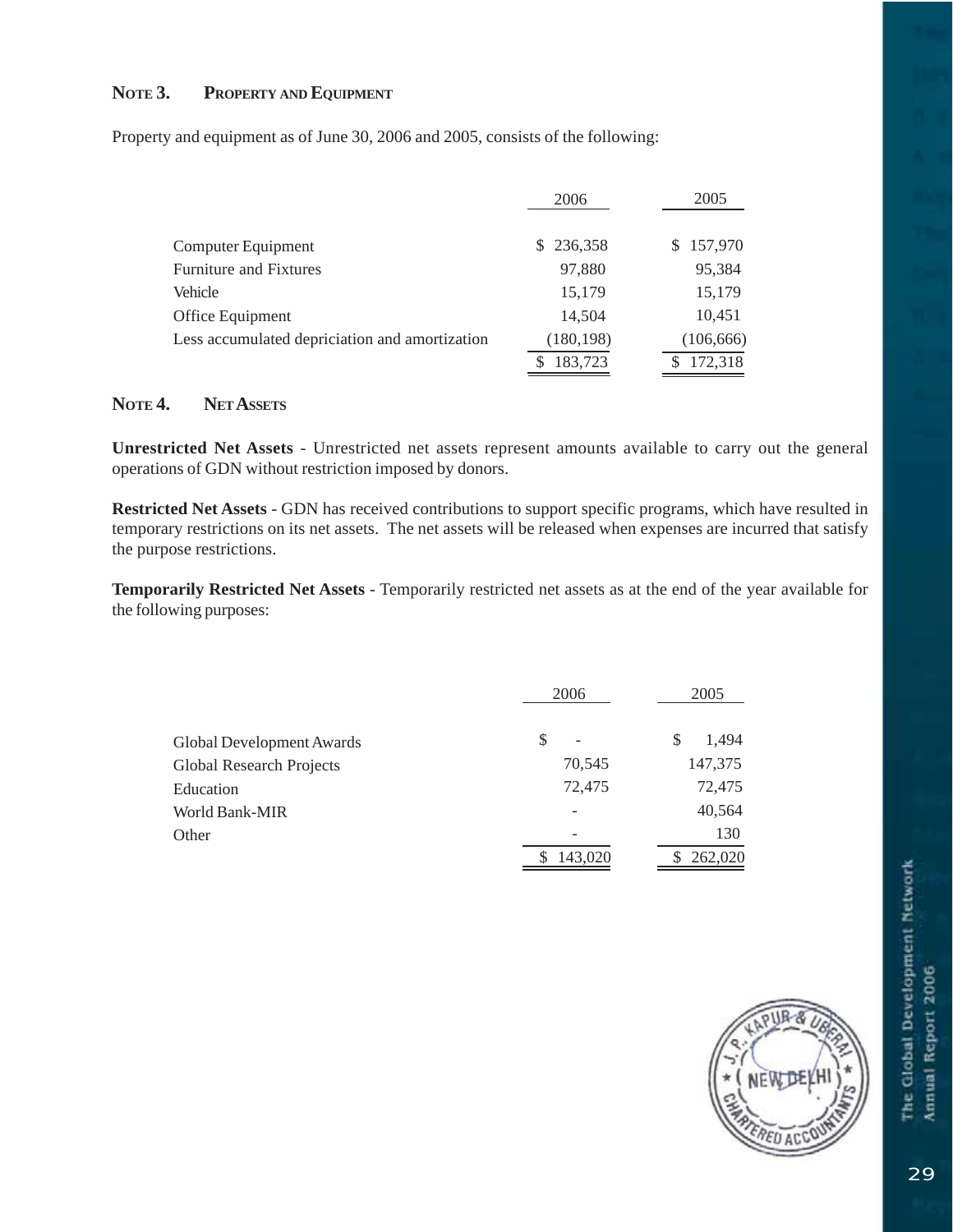**Net Assets Released from Donor Restrictions** - Net assets were released from donor restrictions by incurring expenses satisfying the restricted purposes or by occurrence of other events specified by donors.

Purpose restrictions accomplished for the years ended June 30, 2006, and June 30, 2005, were:

|                                | 2006        | 2005         |
|--------------------------------|-------------|--------------|
| Annual Conference              | \$405,591   | 434,504<br>S |
| Regional Research Competitions |             | 269,851      |
| Global Development Awards      | 369,494     | 486,322      |
| Global Research Projects       | 1,124,698   | 1,288,723    |
| <b>GDNet</b>                   | 537,374     |              |
| Education                      |             | 251,656      |
| World Bank-MIR                 | 40.564      | 185,761      |
| Secretariat                    | 99,360      | 695,704      |
| Other                          | 49,130      | 94,480       |
|                                | \$2,626,211 | \$3,707,001  |

#### **NOTE 5. OPERATING LEASES**

GDN entered into a new three-year lease starting from April 15, 2005 for office space for its head quarters in New Delhi, India, where GDN moved its operations from Washington, D.C . Annual rent is Indian Rupees 4,471,200, the U.S. currency equivalent of the annual rent is \$97,200. To secure the space GDN paid a deposit of \$102,786, which represents twelve months of rent to be adjusted equivalent to one-third of rent amount payable each month during the three years of lease term. The balance as of June 30, 2006 on this account is \$61,386, which represents approximately seven months' of rent. GDN has also paid in addition to deposit a security amount for the lease of \$102,786, which will be refunded at the end of lease term.

GDN also, entered into a lease for office space in Cairo, Egypt in 2005, where GDN moved the operations of GDNet, the organization's Internet initiative described in Note 2. The five-year lease started from June 1, 2005. Annual rent is Egyptian LE 79,135 and can be adjusted annually based on the Consumer Price Index. As of June 30, 2006, the U.S. currency equivalent of the annual rent is \$13,449. GDN paid twelve months advance rent of \$13,762 in September 2005, the balance as of June 30, 2006 on this account is \$2,294, which represents of two months of rent. An additional security deposit of six months rent \$6,632 was paid by GDN.

GDN's total rent expense on these two leases for the years ended June 30, 2006 and 2005 were \$114,615 and \$133,013 respectively

Future minimum annual rental payments required under these operating leases as of June 30, 2006, are as follows(without consideration of Price Index Fluctuations):

Year Ending June 30, 2007 Year Ending June 30, 2008 Year Ending June 30, 2009

\$ 116,235 94,821 12,617 \$ 223,673

![](_page_31_Picture_10.jpeg)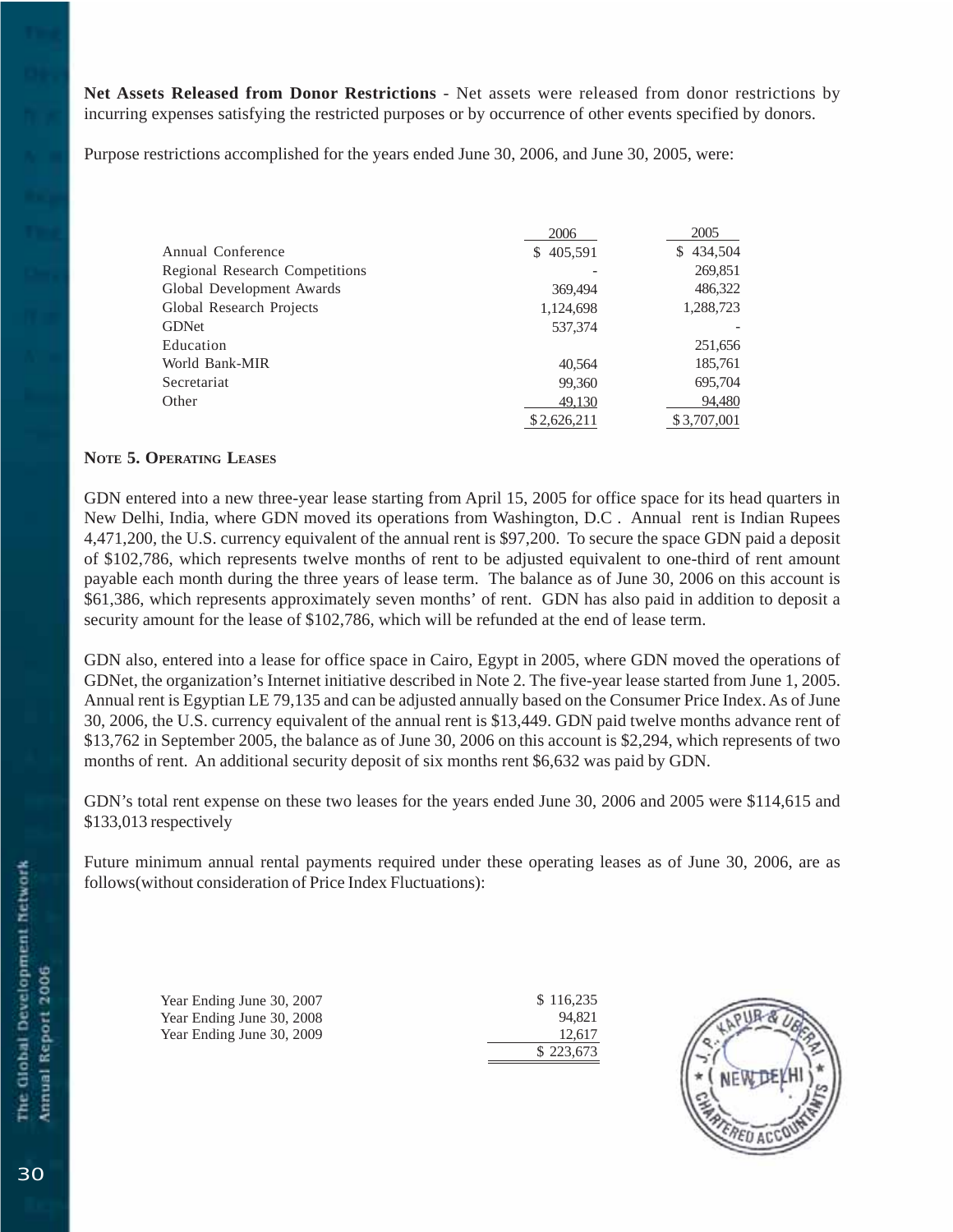#### **NOTE 6. UNINSURED CASH BALANCE**

GDN maintains its cash accounts in the USA and India. The banks in the USA are insured by Federal Deposit Insurance Corporation for the first \$100,000 of the deposit. On June 30, 2006 and 2005, GDN had balances that exceeded the federally insured amount by approximately \$826,000 and \$424,000, respectively. The bank in India is insured for \$2,300. The uninsured amount exceeded the insured limit in India by \$243,000 as of June 30, 2006. In addition, at June 30, 2006 and 2005 cash and cash equivalents includes approximately \$1.3 and \$1.9 million respectively in repurchase agreements and certificates of deposit that are not insured by the FDIC.

GDN has not experienced any losses in such accounts and believes it is not exposed to any significant credit risk on cash and cash equivalents.

#### **NOTE 7. CONCENTRATION OF CONTRIBUTIONS**

GDN received approximately 62% and 67% of its total support and revenue from a single contributor for the years ended June 30, 2006 and 2005, respectively.

#### **NOTE 8. CONTRIBUTED SERVICES**

Contributed services are recognized as contributions in accordance with SFAS No. 116, according to which contributions of services shall be recognized if the services received (a) create or enhance non-financial assets or (b) require specialized skills, and are provided by individuals possessing those skills, which would typically need to be purchased if not provided by donation.

 The value of donated services included as contributions in the financial statements and the corresponding program expenses for the years ended June 30, 2006 and 2005 are as follows:

|                       | 2006      | 2005      |
|-----------------------|-----------|-----------|
| Salaries and benefits | \$92.262  | \$110,626 |
| Scholarships (IMF)    | 49,000    |           |
| Grants (Austria)      | 260,728   |           |
| Other                 | 20,000    | 20,000    |
| Total                 | \$421,990 | \$130,626 |

Further, the board of directors have been contributing to the GDN, in their honorary capacity, for which no charges have been recognized in these financial statements.

![](_page_32_Picture_10.jpeg)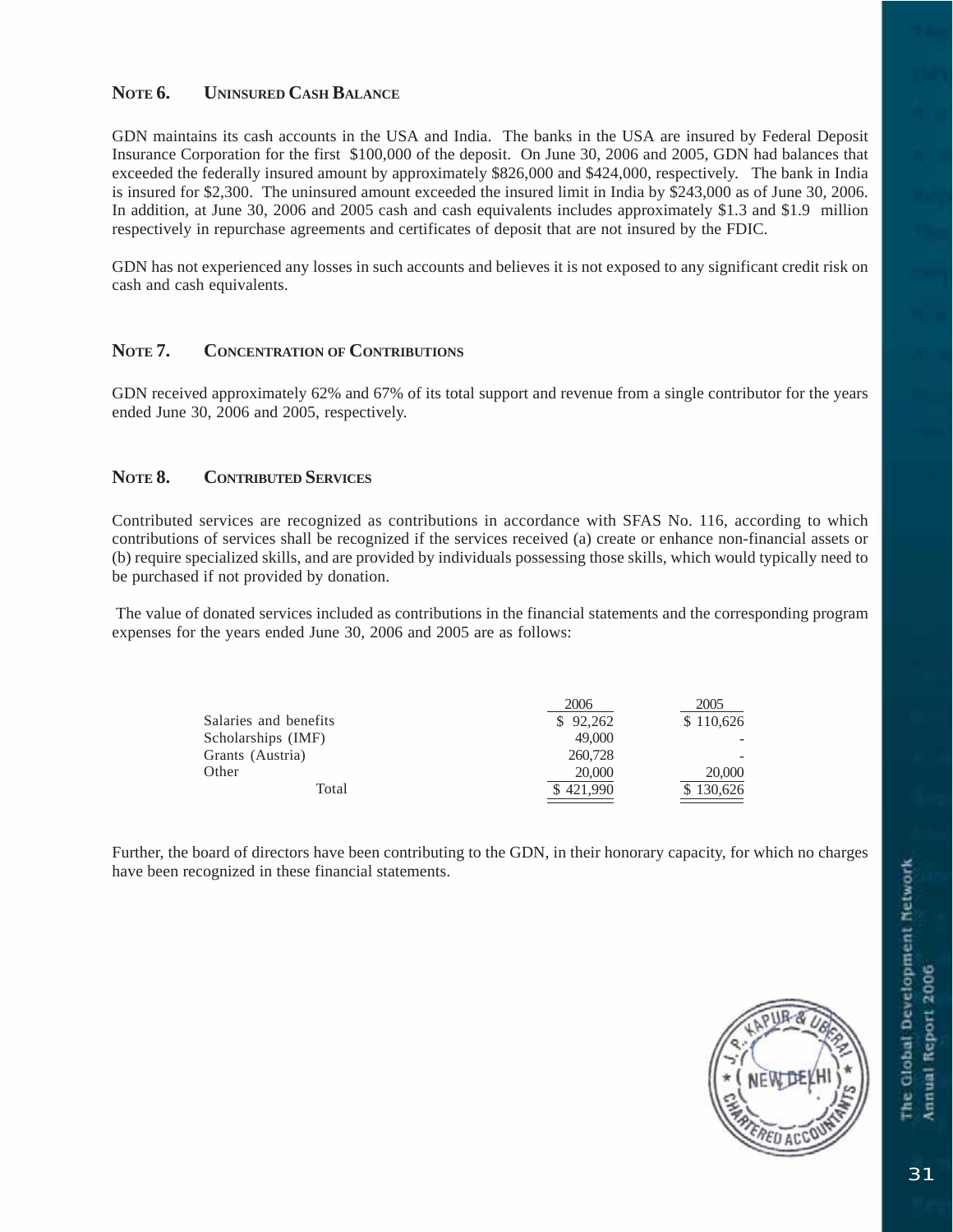#### **NOTE 9. CONDITIONAL PROMISES TO GIVE**

There are three entities which have made conditional promises to give grant to GDN, revenue from which will be recognized when the respective conditions are met in future years. The details of these three conditional grants are:

1. Grantor agency's promise to give is conditioned upon the Network making actual expenses of contributions and of assessment by the donor of the effectiveness of GDN's programs. The original grant was for \$1.3 million over 2 years ending June 30, 2007. As of June 30, 2006, this conditional promise to receive grants totaled approximately \$763,000.

2. Grantor agency's promise to give is conditioned upon the Network making actual expenses of contributions and of assessment by the donor of the effectiveness of GDN's programs. The original grant was for \$307,000 over 3 years ending June 30, 2008. As of June 30, 2006, this conditional promise to receive grants totaled approximately \$202,000.

3. Grantor agency's promise to give is conditioned upon GDN's management's demonstration of the required scientific and administrative skills to pursue the objectives of the grant successfully. The original grant was for \$510,000 over 3 years. As of June 30, 2006, this conditional promise to receive grants totaled approximately \$248,000.

#### **NOTE 10. GLOBAL DEVELOPMENT NETWORK'S RETIREMENT PLANS**

Effective July 1, 2002, Global Development Network established the Global Development Network's IRA SIMPLE Plan (the Plan). The Plan covers full time employees who have elected to participate. During the year ended June 30, 2006 and 2005, GDN's contributions to the Plan totaled \$7,330 and \$11,797, respectively. Also, during the year ended June 30, 2006 and 2005 GDN contributed \$6,213 and \$942 towards Provident Fund Scheme maintained by Government of India for employees in India.

#### NOTE 11. OTHER INCOME

Other income includes \$252,475 received during the year 2005 from a regional network partner as refund of unutilized grant paid in previous years. There was no such refund during 2006.

#### **NOTE 12. RELATED PARTY TRANSACTION**

In 2006 and 2005, one of the board member participated in the management of a Global Research Project. Expenses on that account of \$40,000 and \$13,333 were made in 2006 and 2005 respectively.

![](_page_33_Picture_11.jpeg)